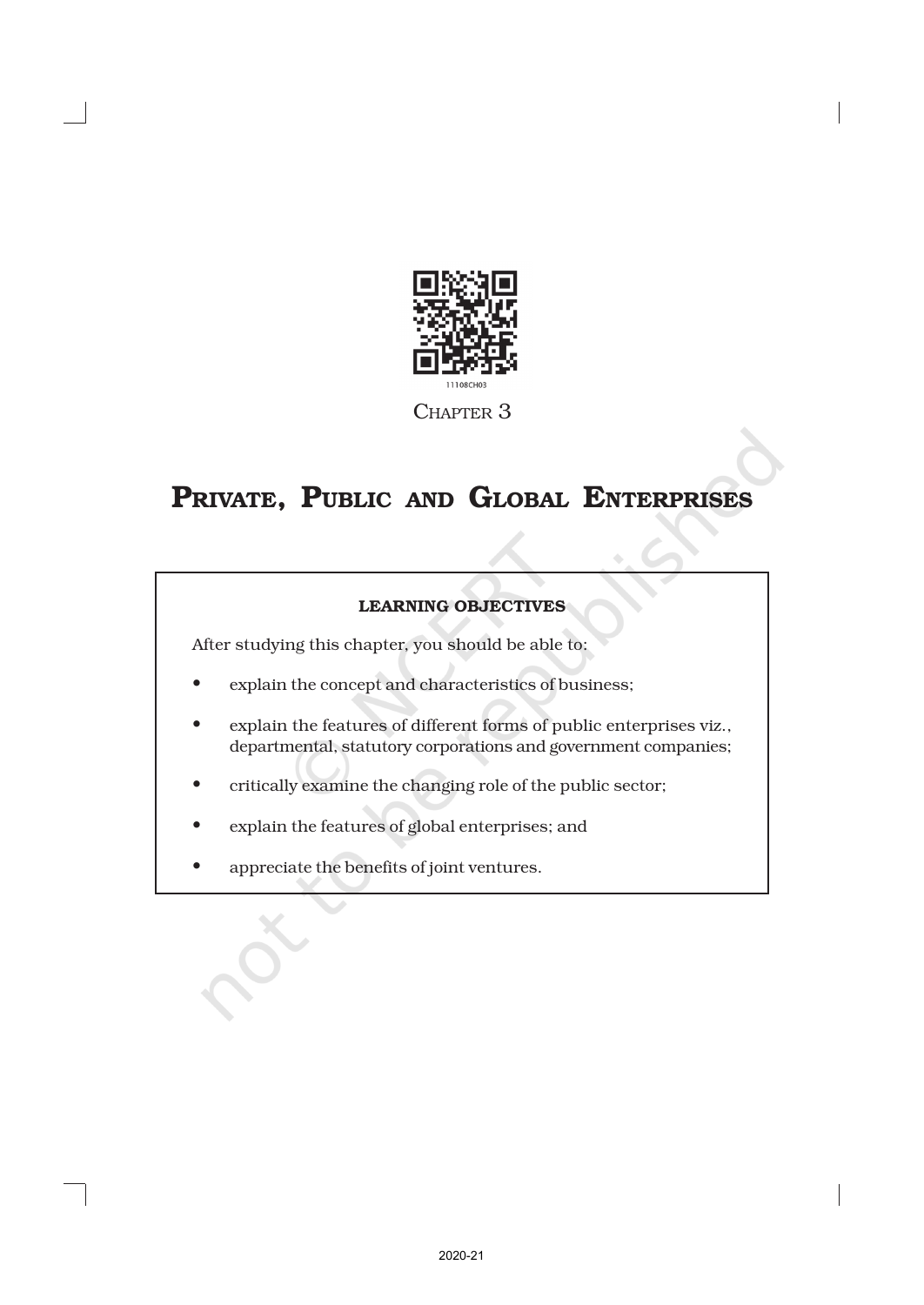Anita, a student of class XI, was going through some newspapers. The headlines stared at her face, Government plans to disinvest its shares in a few companies. The next day there was another news item on one public sector company incurring heavy losses and the proposal for closing the same. In contrast to this, she read another item on how some of the companies under the private sector were doing so well. She was actually curious to know what these terms like public sector, disinvestment, privatisation meant. She realised that in certain areas there was only the government which operates like the railways and in some areas both the privately owned and government run business were operating. For example, in the heavy industry sector SAIL, BHEL and TISCO, Reliance, Birlas all were there and in the telecom sector, companies like Tata, Reliance, Airtel operate and in airlines Sahara and Jet have recently gained entry. These companies along with the Government-owned companies like MTNL, BSNL, Indian Airlines, Air India. She then started wondering where from companies like Coca cola, Pepsi, Hyundai came? Were they always here or did they operate somewhere else, in some other country. She went to the library and was surprised to know that there was so much information about all these in books, business magazines and newspapers.

# 3.1 INTRODUCTION

You must have come across all types of business organisations in your daily life. In your neighbourhood market, there are shops owned by sole proprietors or big retail organisations run by a company. Then there are people providing you services like legal services, medical services, being owned by more than one person i.e., partnership firms. These are all privately owned organisations. Similarly, there are other offices or places of business which may be owned by the government. For example, Railways is an organisation wholly owned and managed by the government. The post office, in your locality is owned by the Post and Telegraph Department, Government of India, though our dependence on their postal services, particularly in cities

and towns has been greatly reduced. This is because of plenty of private courier services firms operating in bigger towns. Then there are businesses which operate in more than one country known as global enterprises. Therefore, you may have observed that all types of organisations are doing business in the country whether they are public, private or global. In this chapter we shall be studying how the economy is divided into two sectors, public and private, the different types of public enterprises, their role and that of the global enterprises.

# 3.2 PRIVATE SECTOR AND PUBLIC **SECTOR**

There are all kinds of business organisations — small or large, industrial or trading, privately owned or government owned existing in our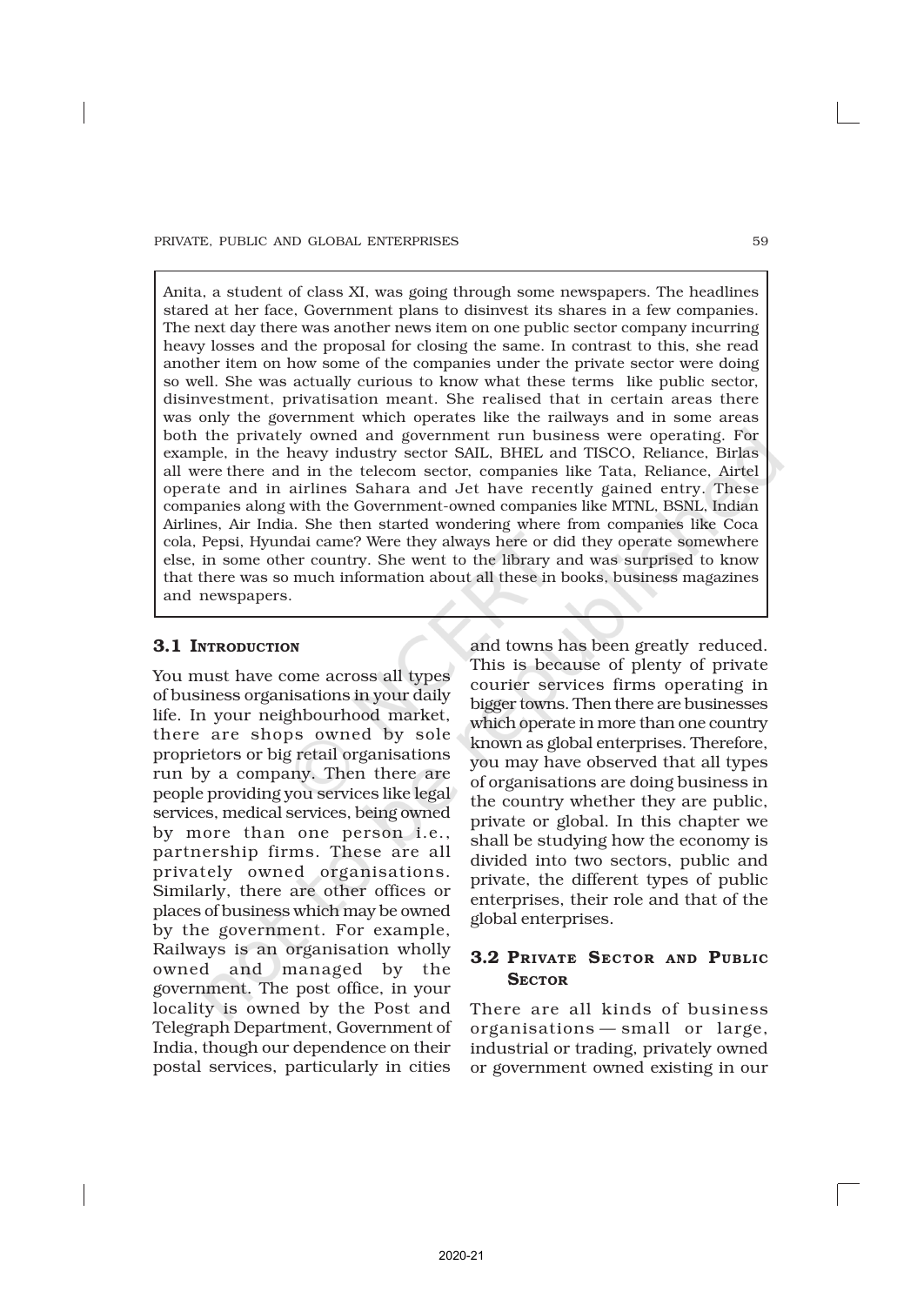country. These organisations affect our daily economic life and therefore become part of the Indian economy. Since the Indian economy consists of both privately owned and government owned business enterprises, it is known as a mixed economy. The Government of India has opted for a mixed economy where both private and government enterprises are allowed to operate. The economy, therefore, may be classified into two sectors viz., private sector and public sector.

The private sector consists of business owned by individuals or a group of individuals, as you have learnt in the previous chapter. The various forms of organisation are sole proprietorship, partnership, joint Hindu family, cooperative and company.

The public sector consists of various organisations owned and managed by the government. These organisations may either be partly or wholly owned by the central or state government. They may also be a part of the ministry or come into existence by a Special Act of the Parliament. The government, through these enterprises participates in the economic activities of the country.

The government in its industrial policy resolutions, from time-to-time, defines the area of activities in which the private sector and public sector are allowed to operate. In the Industrial Policy Resolution 1948, the Government of India had specified the approach towards development of the industrial sector. The roles of the private and public sector were clearly defined and the government through various Acts and Regulations was overseeing the economic activities of both the private and public sector. The Industrial Policy Resolution, 1956 had also laid down certain objectives for the public sector to follow so as to accelerate the rate of growth and industrialisation. The public sector was given a lot of importance but at the same time mutual dependency of public and private sectors was emphasised. The 1991 industrial policy was radically different from all the earlier policies where the government was deliberating disinvestment of public sector and allowing greater freedom to the private sector. At the same time, foreign direct investment was invited from business houses outside India. Thus, multinational corporations or global enterprises which operate in more than one country gained entry into the Indian economy. Thus, we have public sector units, private sector enterprises and global enterprises coexisting in the Indian economy.

#### 3.3 FORMS OF ORGANISING PUBLIC SECTOR ENTERPRISES

Government's participation in business and economic sectors of the country needs some kind of organisational framework to function. You have studied about the forms of business organisation in the private sector viz., sole proprietorship, partnership, Hindu undivided family, cooperative and company.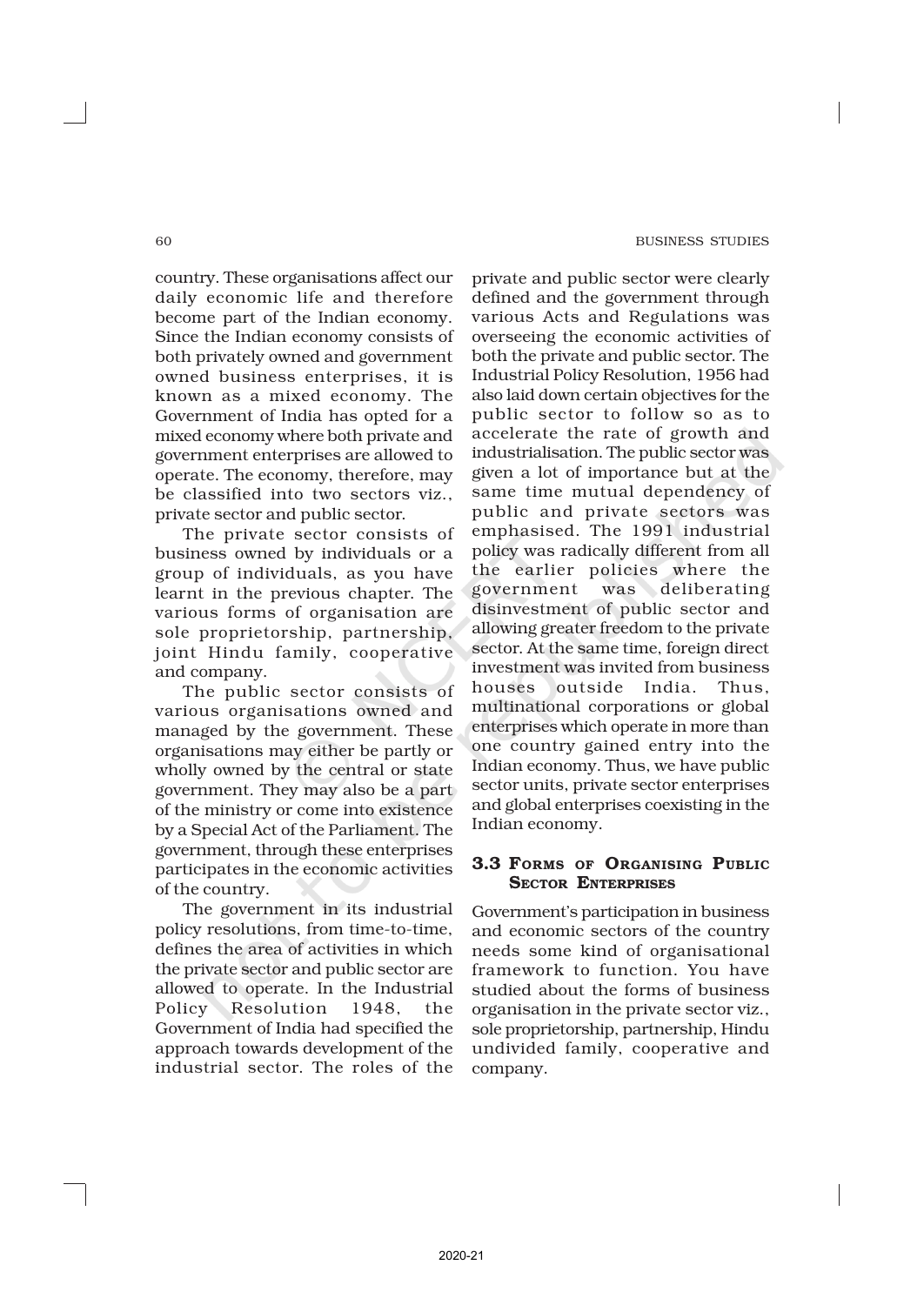

In the public sector, as it grows, an important question arises in respect of how it is to be organised or what form of organisation it should take. The government has a major role to play in the formation of the public sector. But the government acts through its people, its offices, employees and they take decisions on behalf of the government. For this purpose, public enterprises were formed by the government to participate in the economic activities of the country. They are expected to contribute to the economic development of the country in today's liberalised, competitive world. These public enterprises are owned by the public and are accountable to the public through the Parliament. They are characterised by public ownership, public funds being used for its activities and public accountability.

A public enterprise may take any particular form of organisation depending upon the nature of its operations and their relationship with the government. The suitability of a particular form of organisation would depend upon its requirements. At the same time, in accordance with general principles, any organisation in the public sector should ensure organisational performance productivity and quality standards.

The forms of organisation which a public enterprise may take are as follows:

- (i) Departmental undertaking
- (ii) Statutory corporation
- (iii) Government company

#### 3.3.1 Departmental Undertakings

This is the oldest and most traditional form of organising public enterprises.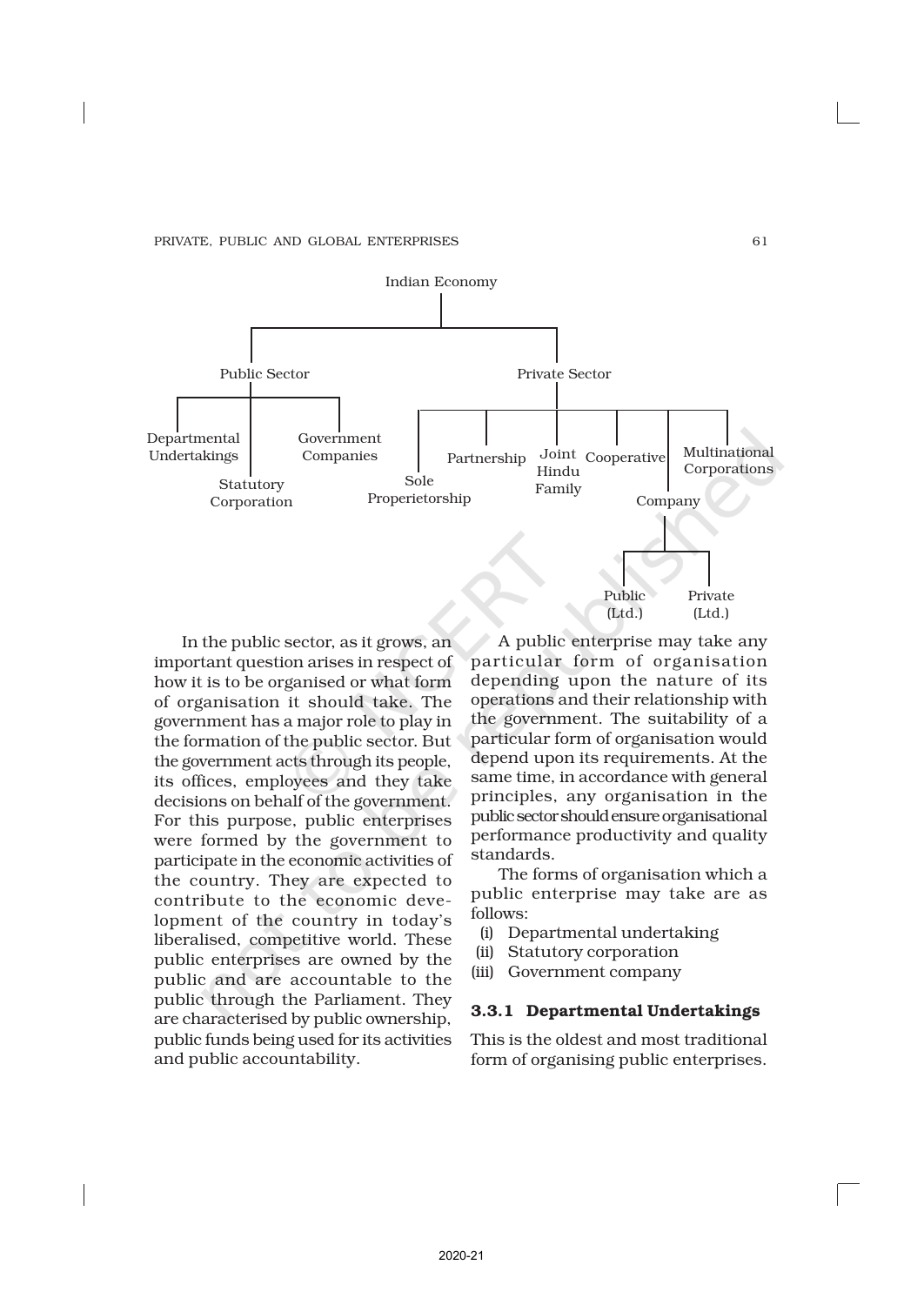These enterprises are established as departments of the ministry and are considered part or an extension of the ministry itself. The Government functions through these departments and the activities performed by them are an integral part of the functioning of the government. They have not been constituted as autonomous or independent institutions and as such are not independent legal entities. They act through the officers of the Government and its employees are Government employees. These undertakings may be under the central or the state government and the rules of central/state government are applicable. Examples of these undertakings are railways and post and telegraph department.

#### Features

The main characteristics of Departmental undertakings are as follows:

- (i) The funding of these enterprises come directly from the Government Treasury and are an annual appropriation from the budget of the Government. The revenue earned by these is also paid into the treasury;
- (ii) They are subject to accounting and audit controls applicable to other Government activities;
- (iii) The employees of the enterprise are Government servants and their recruitment and conditions of service are the same as that of other employees directly under the Government. They are headed by

Indian Administrative Service (IAS) officers and civil servants who are transferable from one ministry to another;

- (iv) It is generally considered to be a major subdivision of the Government department and is subject to direct control of the ministry;
- (v) They are accountable to the ministry since their management is directly under the concerned ministry.

#### Merits

Departmental undertakings have certain advantages which are as follows:

- (i) These undertakings facilitate the Parliament to exercise effective control over their operations;
- (ii) These ensure a high degree of public accountability;
- (iii) The revenue earned by the enterprise goes directly to the treasury and hence is a source of income for the Government;
- (iv) Where national security is concerned, this form is most suitable since it is under the direct control and supervision of the concerned Ministry.

#### Limitations

This form of organisation suffers from serious drawbacks, some of which are as follows:

- (i) Departmental undertakings fail to provide flexibility, which is essential for the smooth operation of business;
- (ii) The employees or heads of departments of such undertakings are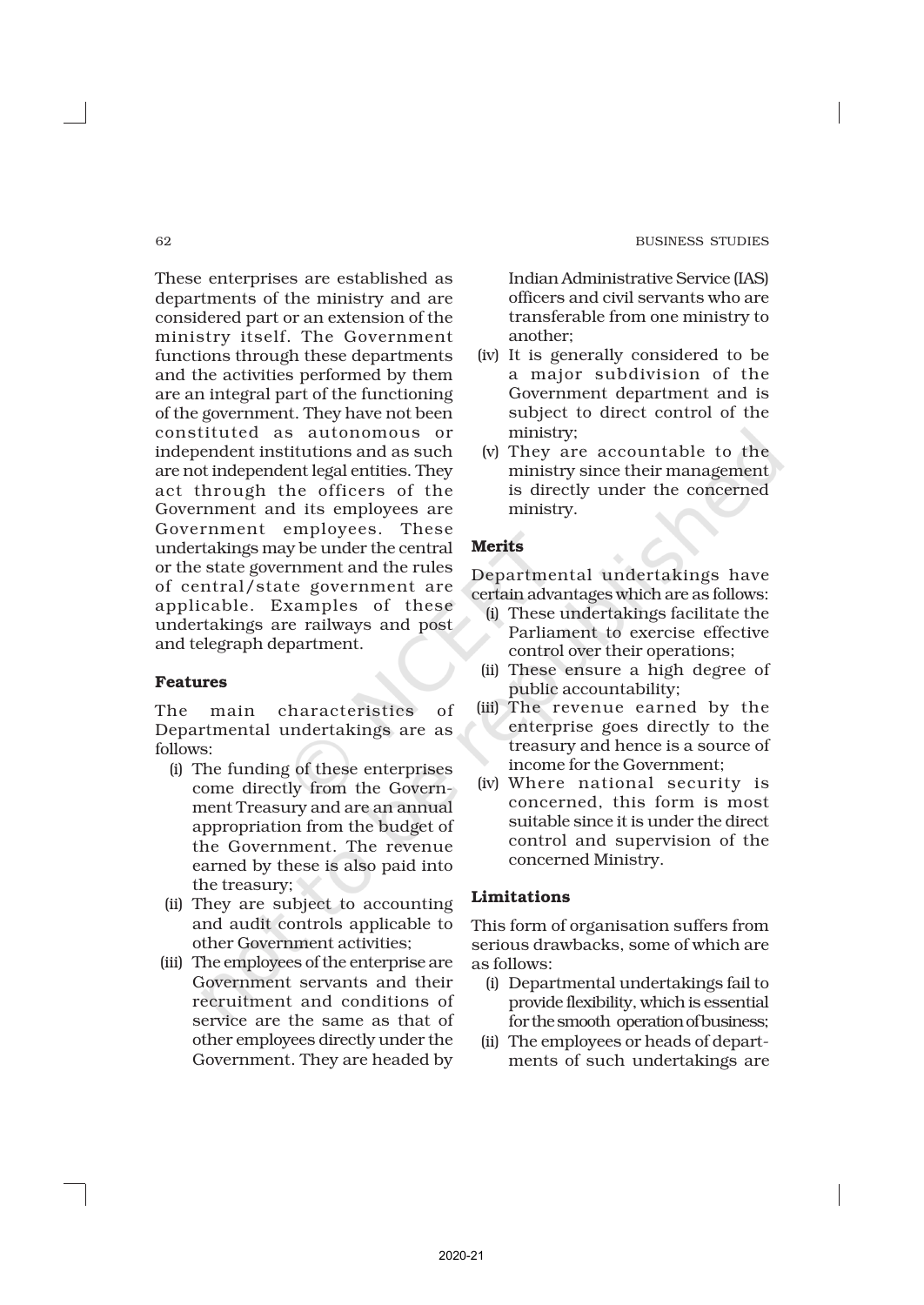not allowed to take independent decisions, without the approval of the ministry concerned. This leads to delays, in matters where prompt decisions are required;

- (iii) These enterprises are unable to take advantage of business opportunities. The bureaucrat's over-cautious and conservative approval does not allow them to take risky ventures;
- (iv) There is red tapism in day-to-day operations and no action can be taken unless it goes through the proper channels of authority;
- (v) There is a lot of political interference through the ministry;
- (vi) These organisations are usually insensitive to consumer needs and do not provide adequate services to them.

#### 3.3.2 Statutory Corporations

Statutory corporations are public enterprises brought into existence by a Special Act of the Parliament. The Act defines its powers and functions, rules and regulations governing its employees and its relationship with government departments.

This is a corporate body created by the legislature with defined powers and functions and is financially independent with a clear control over a specified area or a particular type of commercial activity. It is a corporate person and has the capacity of acting in its own name. Statutory corporations therefore have the power of the government and considerable amount of operating flexibility of private enterprises.

#### Features

Statutory corporations have certain distinct features, which are discussed as below:

- (i) Statutory corporations are set up under an Act of Parliament and are governed by the provisions of the Act. The Act defines the objects, powers and privileges of a statutory corporation;
- (ii) This type of organisation is wholly owned by the state. The government has the ultimate financial responsibility and has the power to appropriate its profits. At the same time, the state also has to bear the losses, if any;
- (iii) A statutory corporation is a body corporate and can sue and be sued, enter into contract and acquire property in its own name;
- (iv) This type of enterprise is usually independently financed. It obtains funds by borrowings from the government or from the public through revenues, derived from sale of goods and services. It has the authority to use its revenues;
- (v) A statutory corporation is not subject to the same accounting and audit procedures applicable to government departments. It is also not concerned with the central budget of the Government;
- (vi) The employees of these enterprises are not government or civil servants and are not governed by government rules and regulations. The conditions of service of the employees are governed by the provisions of the Act itself. At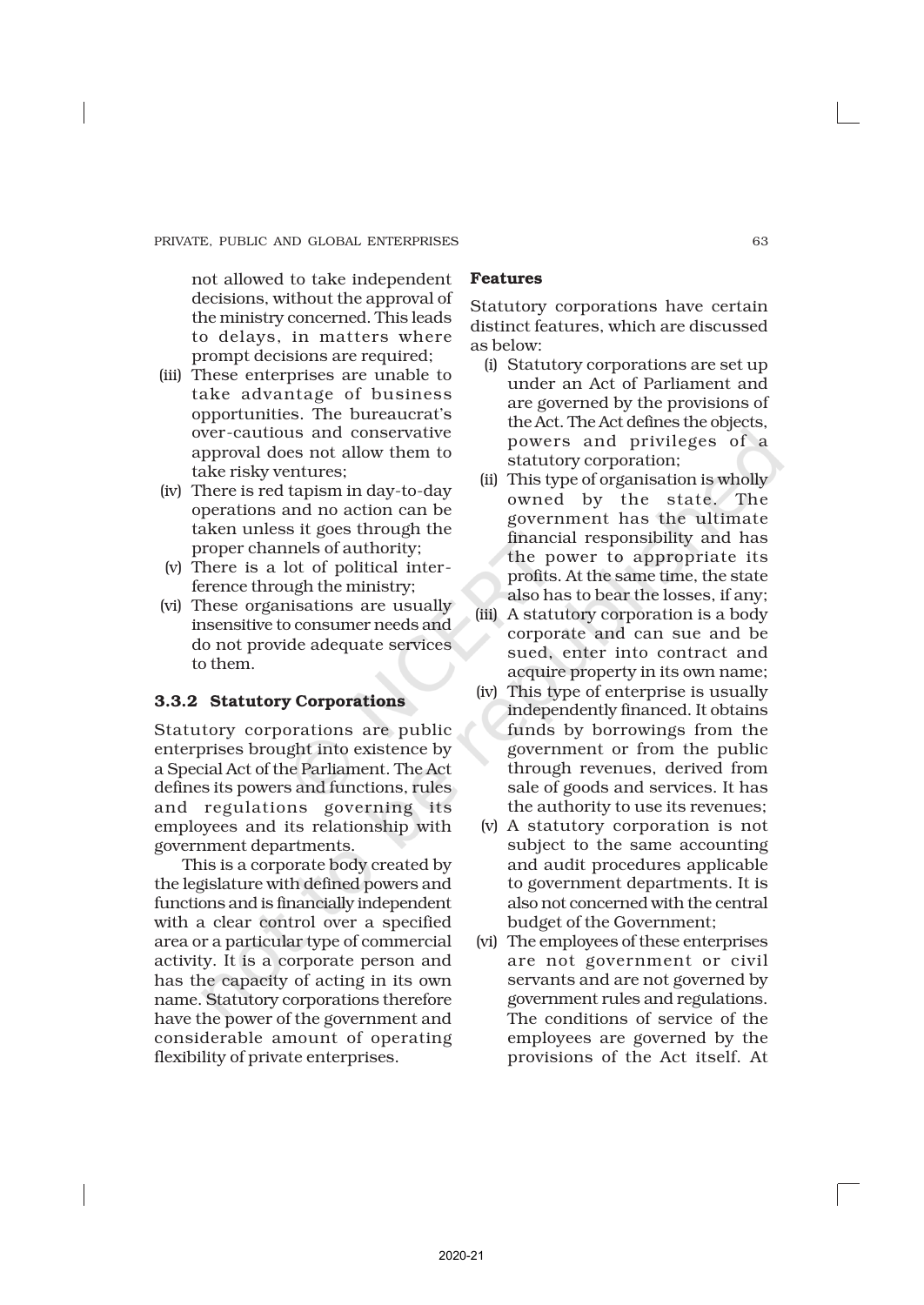times, some officers are taken from government departments, on deputation, to head these organisations.

#### Merits

This form of organisation enjoys certain advantages in its working, which are as follows:

- (i) They enjoy independence in their functioning and a high degree of operational flexibility. They are free from undesirable government regulation and control;
- (ii) Since the funds of these organisations do not come from the central budget, the government generally does not interfere in their financial matters, including their income and receipts;
- (iii) Since they are autonomous organisations they frame their own policies and procedures within the powers assigned to them by the Act. The Act may, however, provide few issues/matters which require prior approval of a particular ministry;
- (iv) A statutory corporation is a valuable instrument for economic development. It has the power of the government, combined with the initiative of private enterprises.

#### Limitations

This type of organisation suffers from several limitations, which are as follows:

(i) In reality, a statutory corporation does not enjoy as much operational flexibility as stated above. All actions are subject to many rules and regulations;

- (ii) Government and political interference has always been there in major decisions or where huge funds are involved;
- (iii) Where there is dealing with public, rampant corruption exists;
- (iv) The Government has a practice of appointing advisors to the Corporation Board. This curbs the freedom of the corporation in entering into contracts and other decisions. If there is any disagreement, the matter is referred to the government for final decisions. This further delays action.

#### 3.3.3 Government Company

A government company is established under The Companies Act, 2013 and is registered and governed by the provisions of The Act. These are established for purely business purposes and in true spirit compete with companies in the private sector.

According to the section 2(45) of the Companies Act 2013, a government company means any company in which not less than 51 per cent of the paid up capital is held by the central government, or by any state government or partly by Central government and partly by one or more State governments and includes a company which is a subsidiary of a government company. Under the Companies Act 2013, there is no change in the definition of a company. All provisions of the Act are applicable to government companies unless otherwise specified. A government company may be formed as a private limited company or a public limited company. There are certain provisions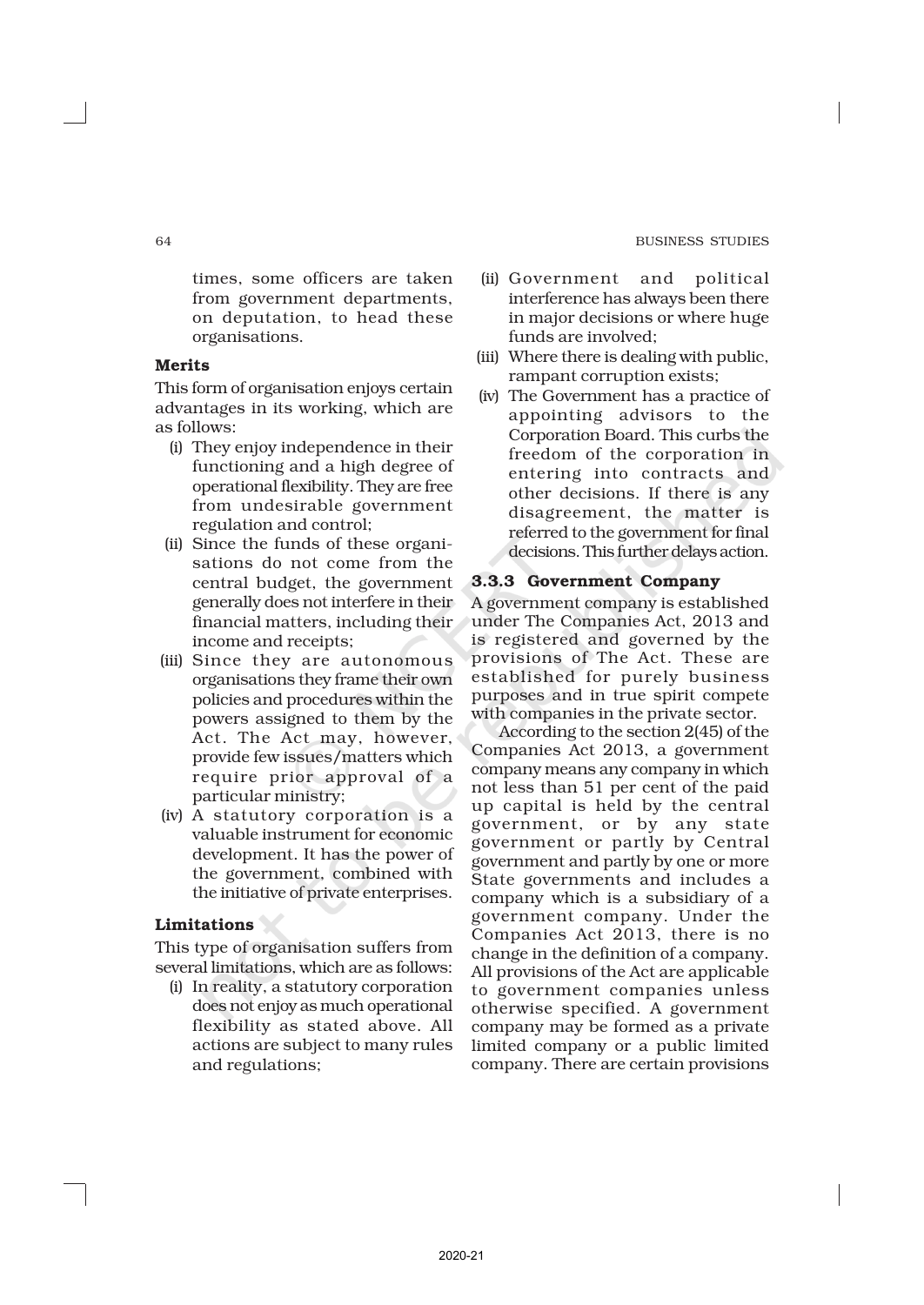which are applicable to the appointment/retirement of directors and other managerial personnel.

From the above it is clear that the government exercises control over the paid up share capital of the company. The shares of the company are purchased in the name of the President of India. Since the government is the major shareholder and exercises control over the management of these companies, they are known as government companies.

#### Features

Government companies have certain characteristics which makes them distinct from other forms of organisations. These are discussed as follows:

- (i) It is an organisation created under the Companies Act, 2013 or any other previous Company Law.
- (ii) The company can file a suit in a court of law against any third party and be sued;
- (iii) The company can enter into a contract and can acquire property in its own name;
- (iv) The management of the company is regulated by the provisions of the Companies Act, like any other public limited company;
- (v) The employees of the company are appointed according to their own rules and regulations as contained in the Memorandum and Articles of Association of the company. The Memorandum and Articles of Association are the main documents of the company, containing the objects of the company and its rules and regulations;
- (vi) These companies are exempted from the accounting and audit rules and procedures. An auditor is appointed by the Central Government and the Annual Report is to be presented in the Parliament or the State Legislature;
- (vii) The government company obtains its funds from government shareholdings and other private shareholders. It is also permitted to raise funds from the capital market.

#### Merits

Government companies enjoy several advantages, which are as follows:

- (i) A government company can be established by fulfilling the requirements of the Indian Companies Act. A separate Act in the Parliament is not required;
- (ii) It has a separate legal entity, apart from the Government;
- (iii) It enjoys autonomy in all management decisions and takes actions according to business prudence;
- (iv) These companies by providing goods and services at reasonable prices are able to control the market and curb unhealthy business practices.

#### Limitations

Despite the autonomy given to these companies, they have certain disadvantages:

- (i) Since the Government is the only shareholder in some of the companies, the provisions of the Companies Act does not have much relevance;
- (ii) It evades constitutional responsibility, which a company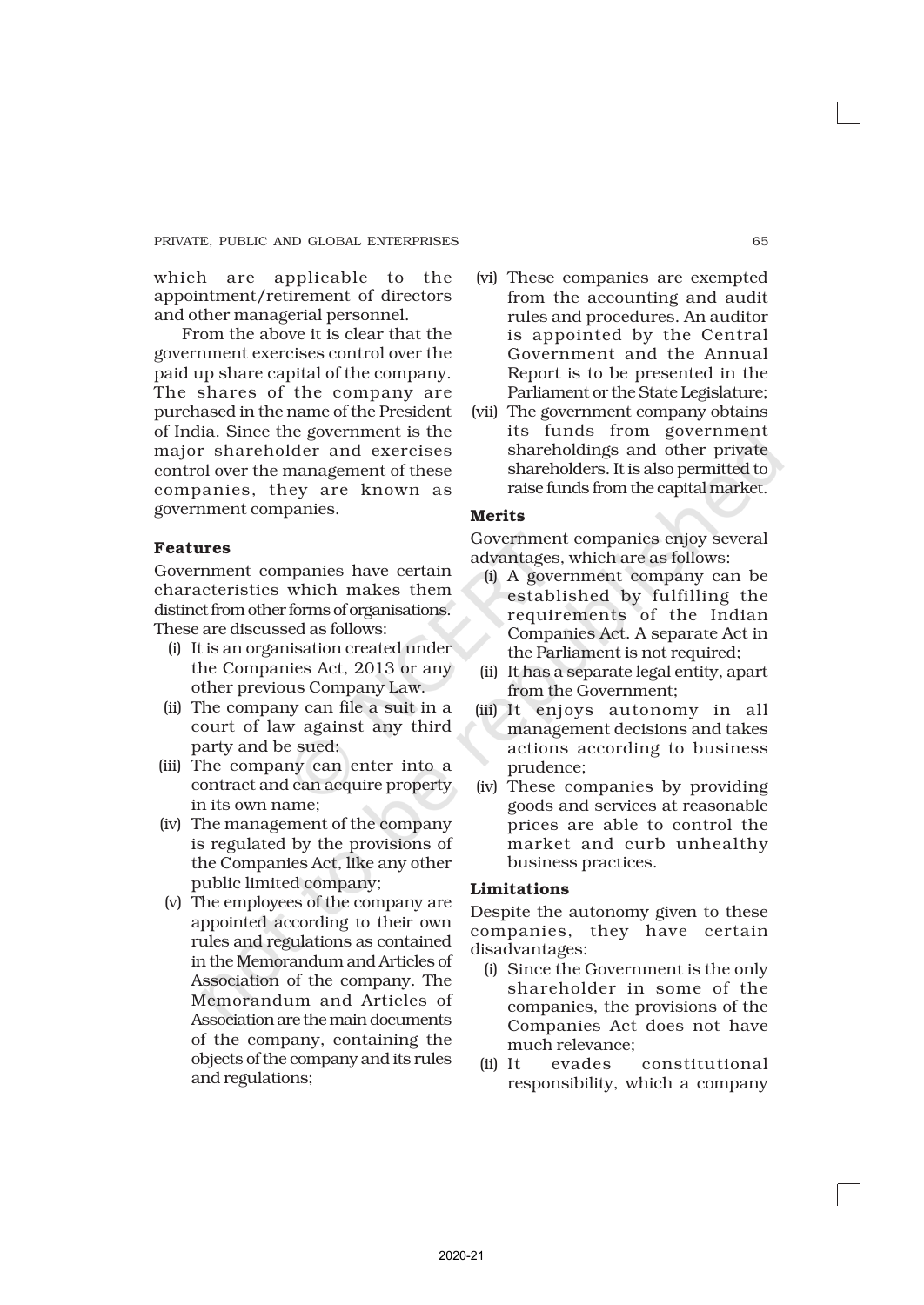financed by the government should have. It is not answerable directly to the Parliament;

(iii) The government being the sole shareholder, the management and administration rests in the hands of the government. The main purpose of a government company, registered like other companies, is defeated.

# 3.4 CHANGING ROLE OF PUBLIC **SECTOR**

At the time of Independence, it was expected that the public sector enterprises would play an important role in achieving certain objectives of the economy either by direct participation in business or by acting as a catalyst. The public sector would build up infrastructure for other sectors of the economy and invest in key areas. The private sector was unwilling to invest in projects which required heavy investment and had long gestation periods. The government then took it upon itself to develop infrastructural facilities and provide for goods and services essential for the economy.

The Indian economy is in a stage of transition. The Five Year Plans in the initial stages of development gave lot of importance to the public sector. In the post–1990s, the new economic policies, emphasised on liberalisation, privatisation and globalisation. The role of public sector was redefined. It was not supposed to play a passive role but to actively participate and compete in the market with other private sector companies in the same industry. They were also held accountable for losses and return on investment. If a public sector was making losses continuously, it was referred to the Board for Industrial and Financial Reconstruction (BIFR) for complete overhauling or shut down. Various committees were set up to study the working of inefficient public sector units with reports on how to improve their managerial efficiency and profitability. The role of public sector is definitely not what was envisaged in the early 1960s or 70s.

(i) Development of infrastructure: The development of infrastructure is a prerequisite for industrialisation in any country. In the pre-Independence period, basic infrastructure was not developed and therefore, industrialisation progressed at a very slow pace. The process of industrialisation cannot be sustained without adequate transportation and communication facilities, fuel and energy, and basic and heavy industries. The private sector did not show any initiative to invest in heavy industries or develop it in any manner. They did not have trained personnel or finances to immediately establish heavy industries which was the requirement of the economy.

It was only the government which could mobilise huge capital, coordinate industrial construction and train technicians and workforce. Rail, road, sea and air transport was the responsibility of the government, and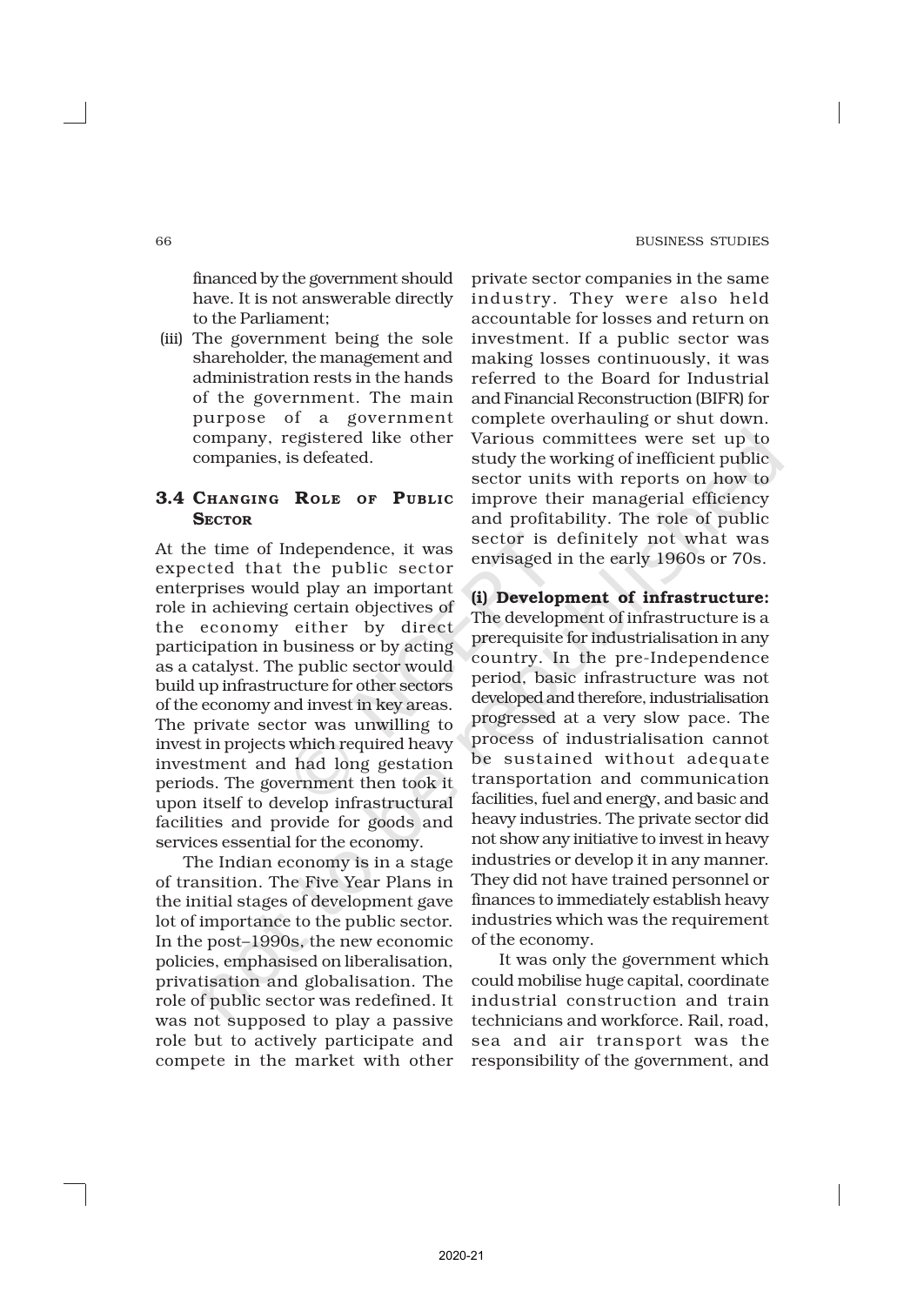their expansion has contributed to the pace of industrialisation and ensured future economic growth. The public sector enterprises were to operate in certain spheres. Investments were to be made to:

- (a) Give infrastructure to the core sector, which requires huge capital investment, complex and upgraded technology, big and effective organisation structures like steel plants, power generation plants, civil aviation, railways, petroleum, state trading, coal, etc;
- (b) Give a lead in investment to the core sector where private sector enterprises are not functioning in the desired direction, like fertilizers, pharmaceuticals, petro-chemicals, newsprint, medium and heavy engineering;
- (c) Give direction to future investments like hotels, project management, consultancies, textiles, automobiles, etc.

(ii) Regional balance: The government is responsible for developing all regions and states in a balanced way and removing regional disparties. Most of the industrial progress was limited to a few areas like the port towns in the pre-Independence period. After 1951, the government laid down in its Five Year Plans, that particular attention would be paid to those regions which were lagging behind and public sector industries were deliberately set up. Four major steel plants were set up in the backward areas to accelerate economic development, provide

employment to the workforce and develop ancilliary industries. This was achieved to some extent but there is scope for a lot more. Development of backward regions so as to ensure a regional balance in the country is one of the major objectives of planned development. Therefore, the government had to locate new enterprises in backward areas and at the same time prevent the mushrooming growth of private sector units in already advanced areas.

(iii) Economies of scale: Where large scale industries are required to be set up with huge capital outlay, the public sector had to step in to take advantage of economies of scale. Electric power plants, natural gas, petroleum and telephone industries are some examples of the public sector setting up large scale units. These units required a larger base to function economically which was only possible with government resources and mass scale production.

(iv) Check over concentration of economic power: The public sector acts as a check over the private sector. In the private sector there are very few industrial houses which would be willing to invest in heavy industries with the result that wealth gets concentrated in a few hands and monopolostic practices are encouraged. This gives rise to inequalities in income, which is detrimental to society.

The public sector is able to set large industries which requires heavy investment and thus the income and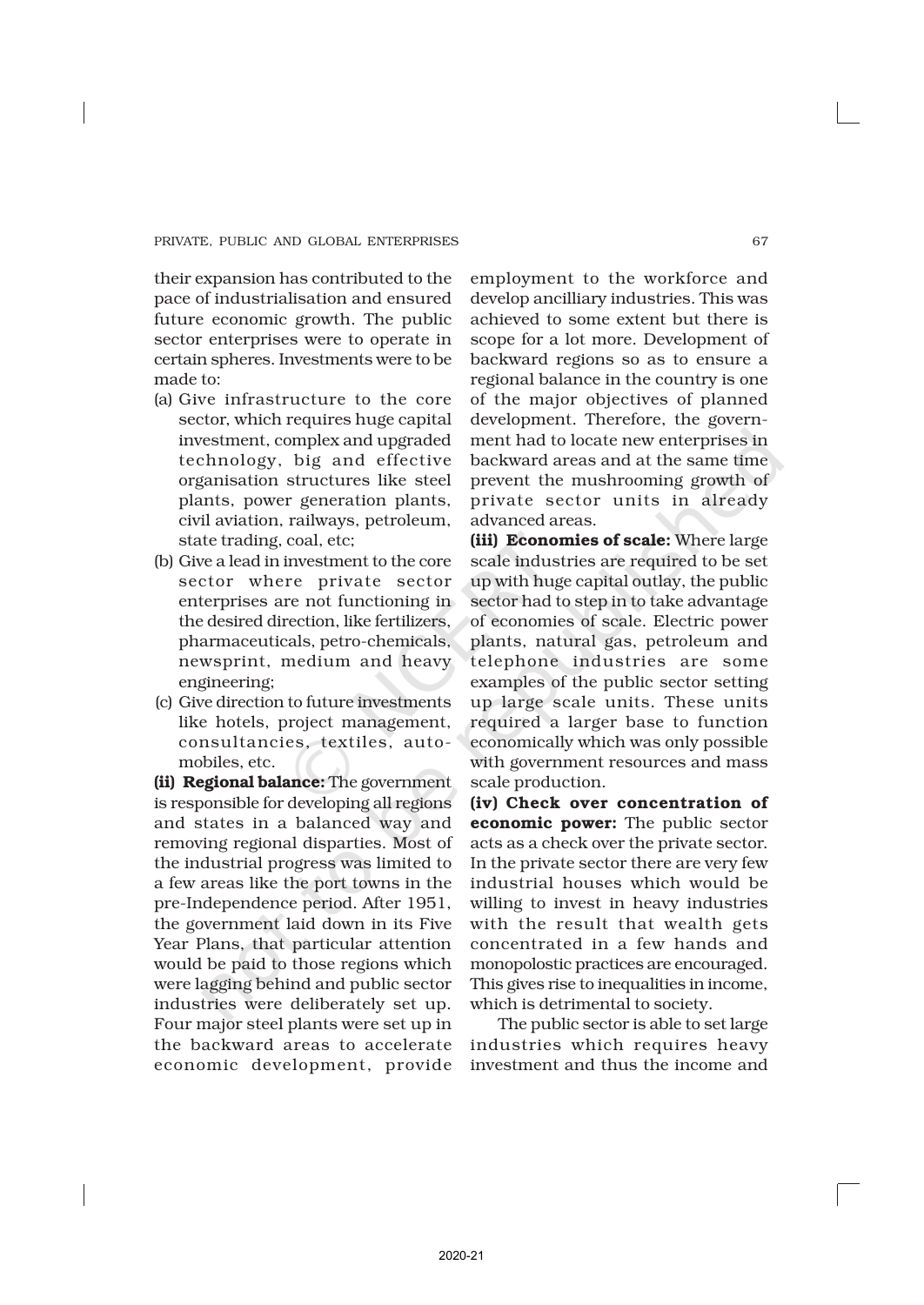benefits that accrue are shared by a large of number of employees and workers. This prevents concentration of wealth and economic power in the private sector.

(v) Import substitution: During the second and third Five Year Plan period, India was aiming to be self-reliant in many spheres. Obtaining foreign exchange was also a problem and it was difficult to import heavy machinery required for a strong industrial base. At that time, public sector companies involved in heavy engineering which would help in import substitution were established. Simultaneously, several public sector companies like STC and MMTC have played an important role in expanding exports of the country.

(vi) Government policy towards the public sector since 1991: The Government of India had introduced four major reforms in the public sector in its new industrial policy in 1991. The main elements of the Government policy are as follows:

- Restructure and revive potentially viable PSUs
- Close down PSUs, which cannot be revived
- Bring down governments equity in all non-strategic PSUs to 26 per cent or lower, if necessary; and
- Fully protect the interest of workers.
- (a) Reduction in the number of industries reserved for the public sector from 17 to 8 (and then to 3): In the 1956 resolution on Industrial policy, 17 industries were reserved

for the public sector. In 1991, only 8 industries were reserved for the public sector, they were restricted to atomic energy, arms and communication, mining, and railways. In 2001, only three industries were reserved exclusively for the public sector. These are atomic energy, arms and rail transport. This meant that the private sector could enter all areas (except the three) and the public sector would have to compete with them.

The public sector has played a vital role in the development of the economy. However, the private sector is also quite capable of contributing substantially to the nation building process. Therefore, both the public sector and the private sector need to be viewed as mutually complementary parts of the national sector. Private sector units also have to assume greater public responsibilities. Simultaneously, the public sector needs to focus on achieving more in a highly competitive market.

(b) Disinvestment of shares of a select set of public sector enterprises: Disinvestment involves the sale of the equity shares to the private sector and the public. The objective was to raise resources and encourage wider participation of the general public and workers in the ownership of these enterprises. The government had taken a decision to withdraw from the industrial sector and reduce its equity in all undertakings. It was expected that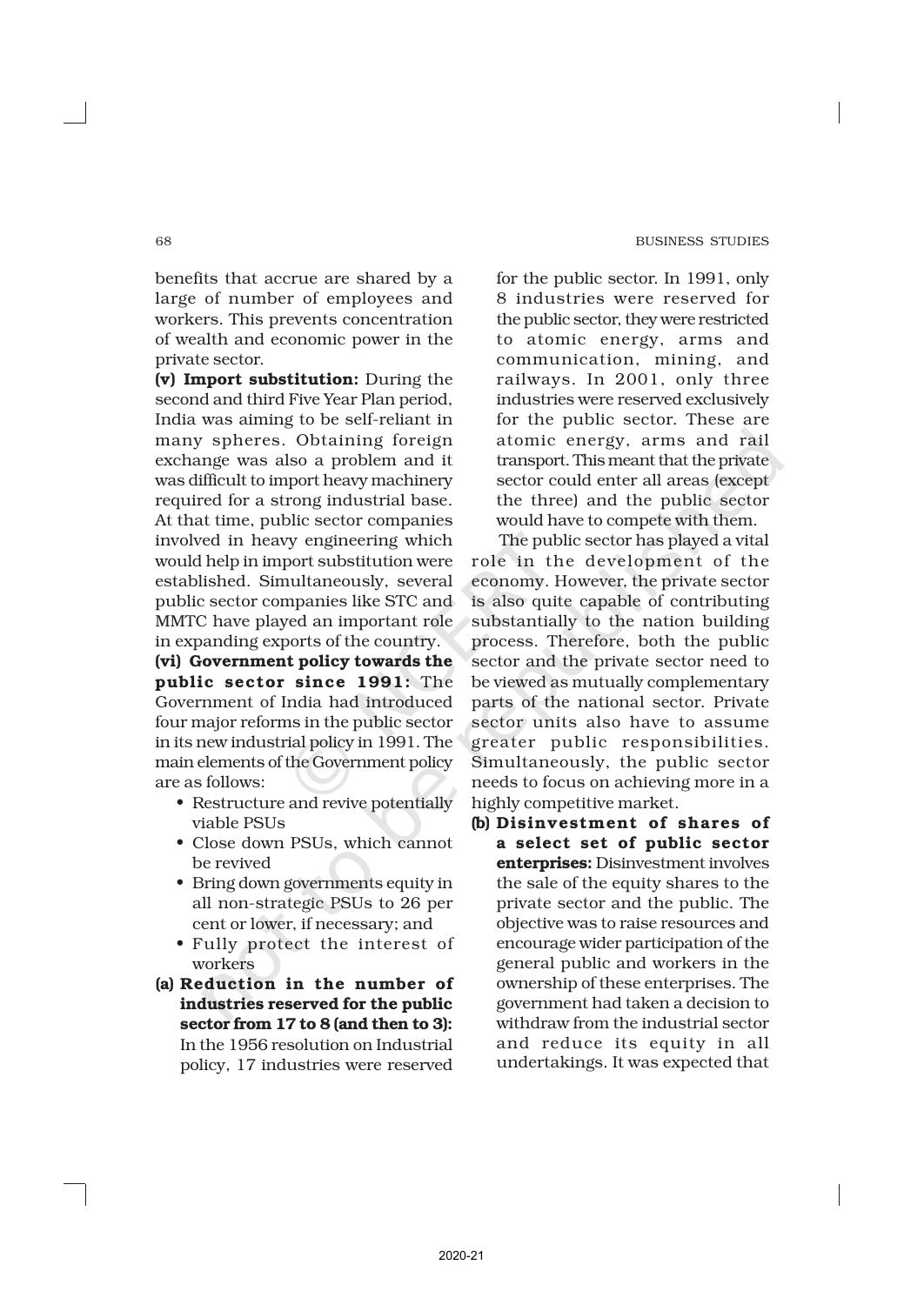this would lead to improving managerial performance and ensuring financial discipline. But there remains a lot to be done in this area.

The primary objectives of privatising public sector enterprises are:

- Releasing the large amount of public resources locked up in nonstrategic Public Sector Enterprises (PSEs), so that they may be utilised on other social priority areas such as basic health, family welfare and primary education.
- Reducing the huge amount of public debt and interest burden;
- Transferring the commercial risk to the private sector so that the funds are invested in able projects;
- Freeing these enterprises from government control and introduction of corporate governance; and
- In many areas where the public sector had a monopoly, for example, telecom sector the consumers have benefitted by more choices, lower prices and better quality of products and services.
- (c) Policy regarding sick units to be the same as that for the private sector: All public sector units were referred to the Board of Industrial and Financial Reconstruction to decide whether a sick unit was to be restructured or closed down. The Board has reconsidered revival and rehabilitation schemes for some cases and winding up for a number of units. There is a lot of resentment

amongst workers of the units which are to be closed down. A National Renewal Fund was set up by the government to retrain or redeploy retrenched labour and to provide compensation to public sector employees seeking voluntary retirement.

There are many enterprises which are sick and not capable of being revived as they have accumulated huge losses. With public finances under intense pressure, both central and state government are just not able to sustain them much longer. The only option available to the government in such cases is to close down these undertakings after providing a safety net for the employees and workers. Resources under the National Renewal Fund have not been sufficient to meet the cost of Voluntary Separation Scheme or Voluntary Retirement Scheme.

(d) Memorandum of Understanding: Improvement of performance through a MoU (Memorandum of Understanding) system by which managements are to be granted greater autonomy but held accountable for specified results. Under this system, public sector units were given clear targets and operational autonomy for achieving those targets. The MoU was between the particular public sector unit and their administrative ministries defining their relationship and autonomy.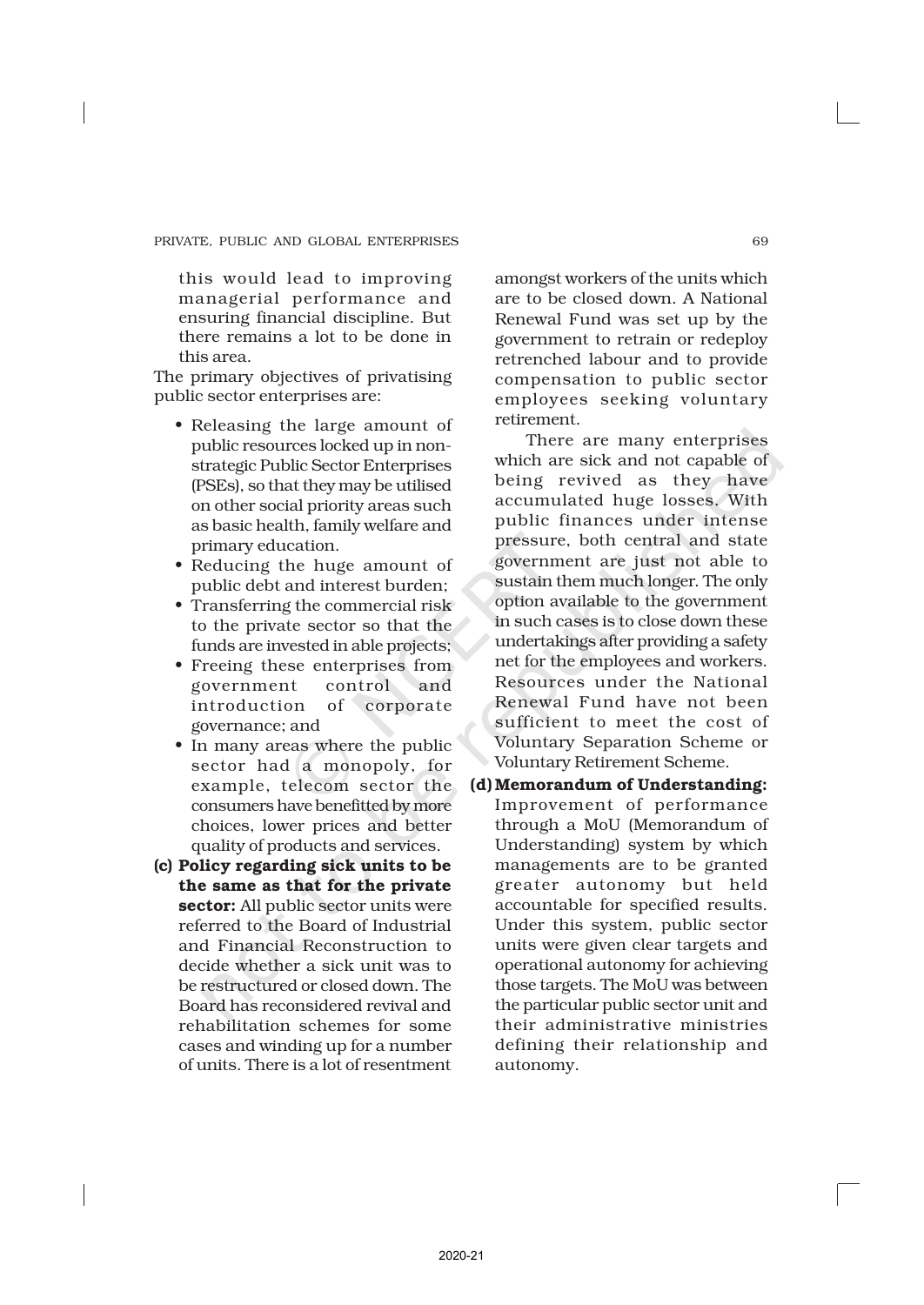#### 3.5 GLOBAL ENTERPRISES

At some time you must have come across products produced by Multi National Corporations (MNCs). In the last ten years MNCs have played an important role in the Indian economy. They have become a common feature of most developing economies in the world. MNCs as is evident from what we see around us, are gigantic corporations which have their operations in a number of countries. They are characterised by their huge size, large number of products, advanced technology, marketing strategies and network of operations all over the world. Global enterprises thus are huge industrial organisations which extend their industrial and marketing operations through a network of their branches in several countries. Their branches are also called Majority Owned Foreign Affiliates (MOFA). These enterprises operate in several areas producing multiple products with their business strategy extending over a number of countries. They do not aim at maximising profits from one or two products but instead spread their branches all over. They have an impact on the international economy also. This is evident from the fact that the sales of top 200 corporations were equivalent to 28.3 percent of the world's GDP in 1998. This shows that top 200 MNCs control over a quarter of the world economy. Therefore, MNCs are in a position to exercise massive control on the world economy because of their capital resources, latest technology and goodwill. By virtue of this, they are able

to sell any product in different countries. Some of these corporations may be slightly exploitative in nature and concentrate more on selling consumer goods and luxury items which are not always desirable for developing countries.

#### Features

These corporations have distinct features which distinguish them from other private sector companies, public sector companies and public sector enterprises. These are as follows:

(i) Huge capital resources: These enterprises are characterised by possessing huge financial resources and the ability to raise funds from different sources. They are able to tap funds from various sources. They may issue equity shares, debentures or bonds to the public. They are also in a position to borrow from financial institutions and international banks. They enjoy credibility in the capital market. Even investors and banks of the host country are willing to invest in them. Because of their financial strength they are able to survive under all circumstances.

(ii) Foreign collaboration: Global enterprises usually enter into agreements with Indian companies pertaining to the sale of technology, production of goods, use of brand names for the final products, etc. These MNCs may collaborate with companies in the public and private sector. There are usually various restrictive clauses in the agreement relating to transfer of technology, pricing, dividend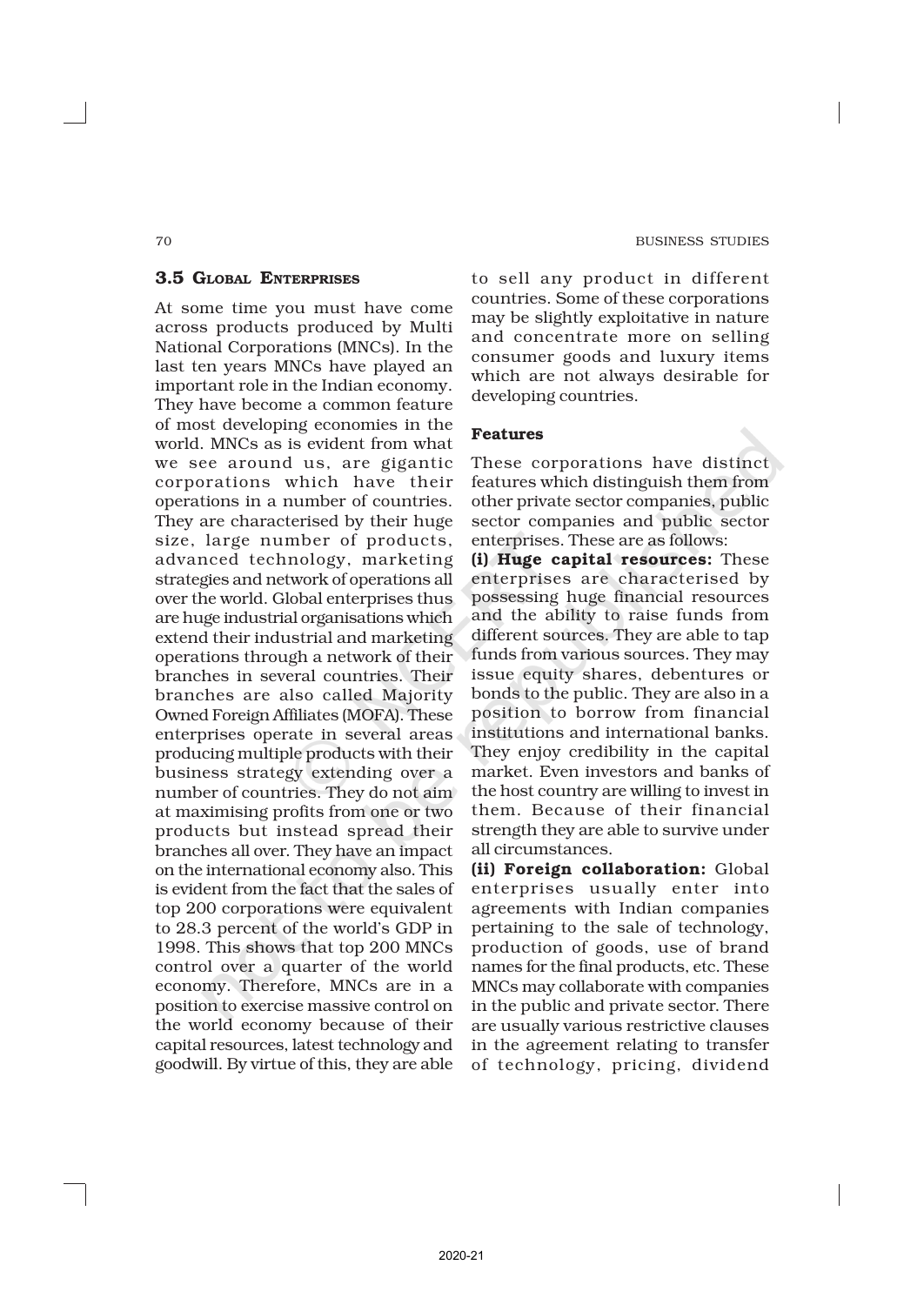payments, tight control by foreign technicians, etc. Big industrial houses wanting to diversify and expand have gained by collaborating with MNCs in terms of patents, resources, foreign exchange etc. But at the same time these foreign collaborations have given rise to the growth of monopolies and concentration of power in few hands.

(iii) Advanced technology: These enterprises possess technological superiorities in their methods of production. They are able to conform to international standards and quality specifications. This leads to industrial progress of the country in which such corporations operate since they are able to optimally exploit local resources and raw materials. Computerisation and other inventions have come due to the technological advancements provided by MNCs.

(iv) Product innovation: These enterprises are characterised by having highly sophisticated research and development departments engaged in the task of developing new products and superior designs of existing products. Qualitative research requires huge investment which only global enterprises can afford.

(v) Marketing strategies: The marketing strategies of global companies are far more effective than other companies. They use aggressive marketing strategies in order to increase their sales in a short period. They posses a more reliable and up-to-date market information system. Their advertising and sales promotion techniques are normally very effective. Since they already have carved out a place for themselves in the global market, and their brands are well-known, selling their products is not a problem.

(vi) Expansion of market territory: Their operations and activities extend beyond the physical boundaries of their own countries. Their international image also builds up and their market territory expands enabling them to become international brands. They operate through a network of subsidiaries, branches and affiliates in host countries. Due to their giant size they occupy a dominant position in the market.

(vii) Centralised control: They have their headquaters in their home country and exercise control over all branches and subsidiaries. However, this control is limited to the broad policy framework of the parent company. There is no interference in day-to-day operations.

## 3.6 JOINT VENTURES

#### Meaning

Business organisations as you have studied earlier can be of various types private or government owned or global enterprises. Now, any business organisation if it so desires can join hands with another business organisation for mutual benefit. These two organisations may be private, government-owned or a foreign company. When two businesses agree to join together for a common purpose and mutual benefit, it gives rise to a joint venture. Businesses of any size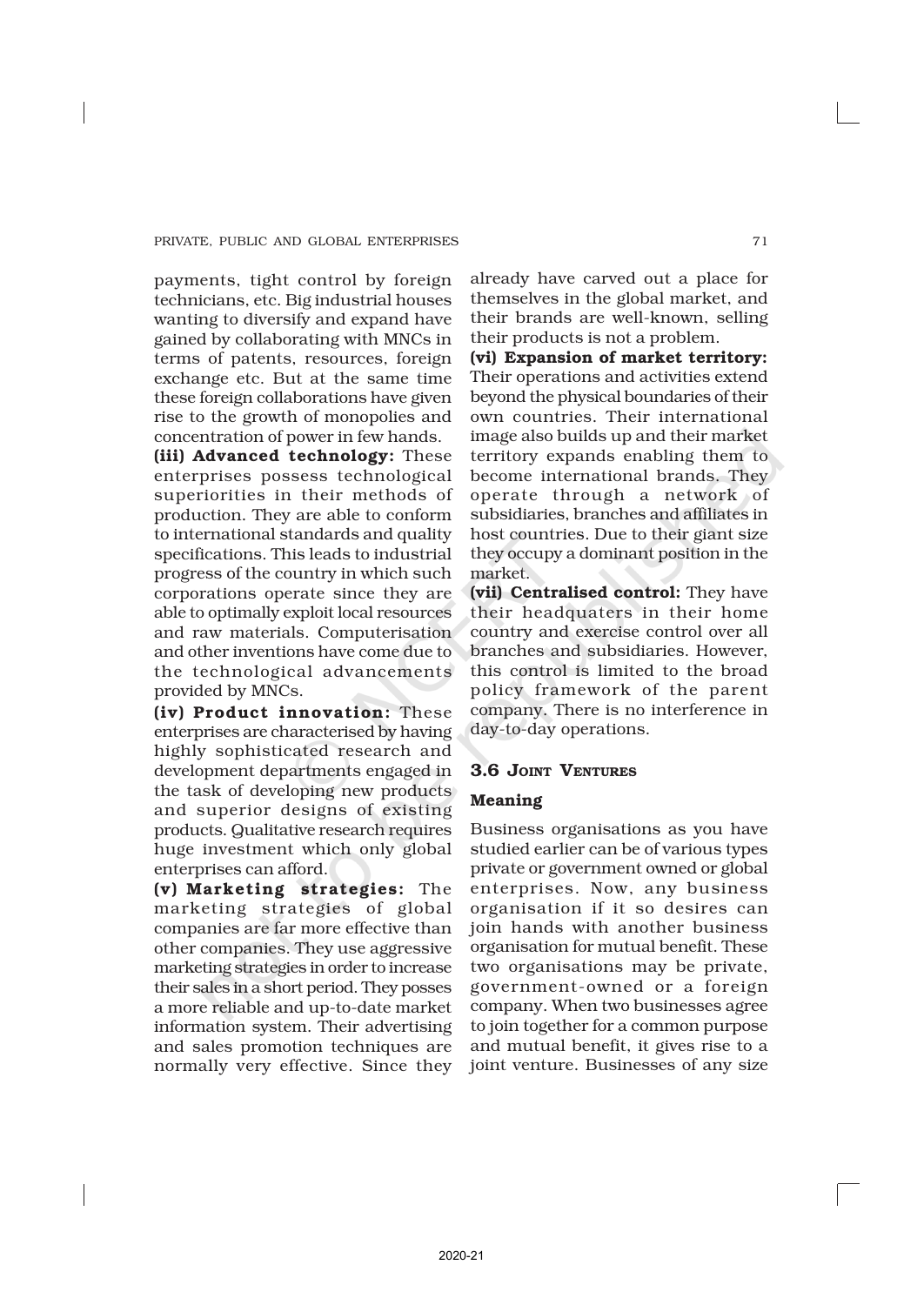#### 72 BUSINESS STUDIES

can use joint ventures to strengthen long-term relationships or to collaborate on short term projects. A joint venture can be flexible depending upon the party's requirements. These need to be clearly stated in a joint venture agreement to avoid conflict at a later stage.

A joint venture may also be the result of an agreement between two businesses in different countries. In this case, there are certain provisions provided by the governments of the two countries, which will have to be adhered to.

Thus, we see that joint ventures may mean many things, depending upon the context we are using it in. But in a broader sense, a joint venture is the pooling of resources and expertise by two or more businesses, to achieve a particular goal. The risks and rewards of the business are also shared. The reasons behind the joint venture often include business expansion, development of new

products or moving into new markets, particularly in another country. It is becoming increasingly common for companies to create joint ventures with other businesses/companies and form strategic alliances with them. The reasons for these alliances may be complementary capabilities and resources such as distribution channels, technology or finance. In this kind of a joint venture, two or more (parent) companies agree to share capital, technology, human resources, risks and rewards in the formation of a new entity, under shared control.

In India, joint venture companies are the best way of doing business. There are no separate laws for these joint ventures. The companies incorporated in India are treated the same as domestic companies.

#### Joint Ventures are of two types —

Contractual joint venture Equity-based joint venture

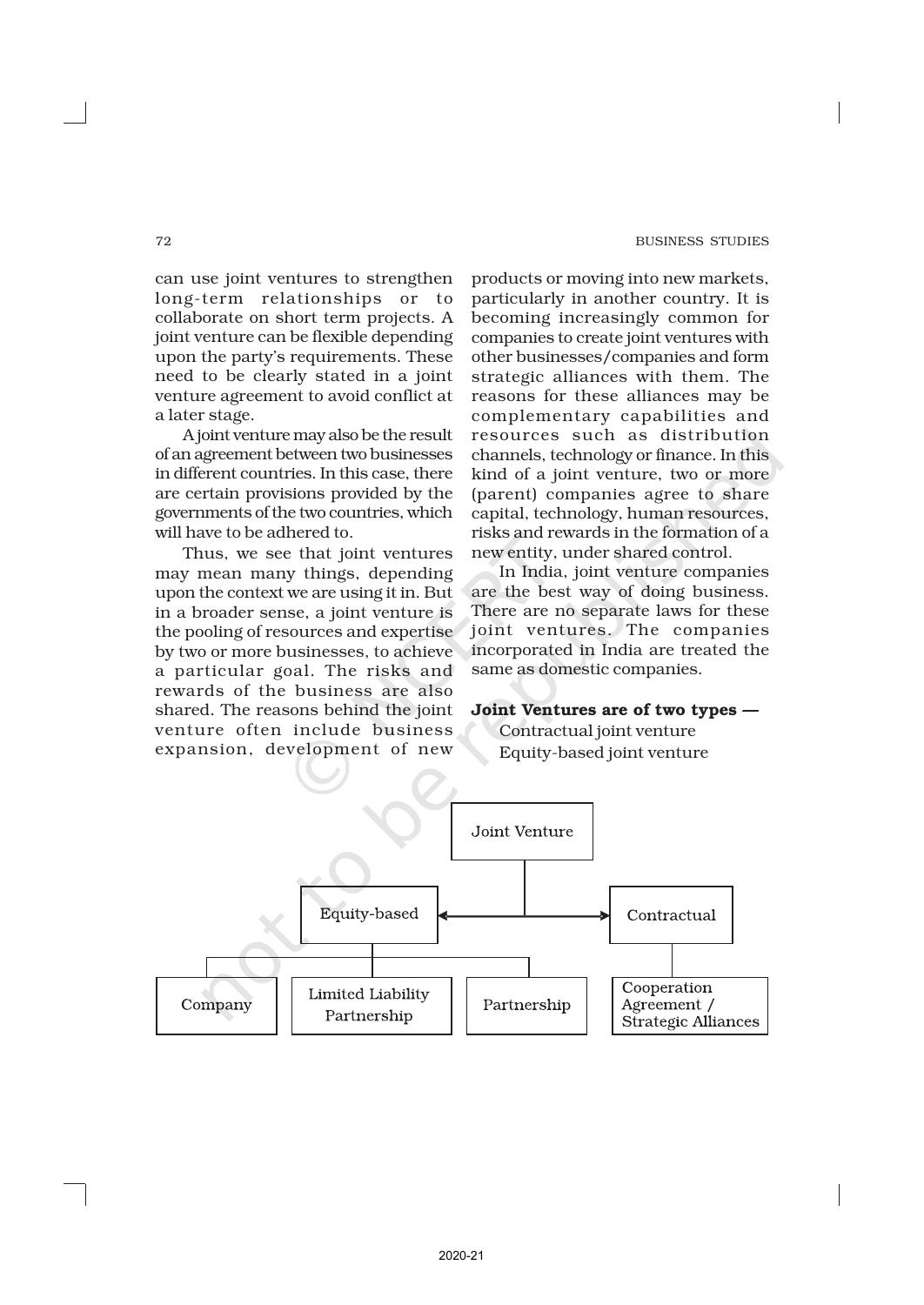#### 3.6.1 Types of Joint Ventures

(i) Contractual Joint Venture (CJV): In a contractual joint venture, a new jointly-owned entity is not created. There is only an agreement to work together. The parties do not share ownership of the business but exercise some elements of control in the joint venture. A typical example of a contractual joint venture is a franchisee relationship. In such a relationship the key elements are:

- (a) Two or more parties have a common intention – of running a business venture;
- (b) Each party brings some inputs;
- (c) Both parties exercise some control on the business venture; and
- (d) The relationship is not a transaction-to-transaction relationship but has a character of relatively longer duration.

(ii) Equity-based Joint Venture (EJV): An equity joint venture agreement is one in which a separate business entity, jointly owned by two or more parties, is formed in accordance with the agreement of the parties. The key operative factor in such case is joint ownership by two or more parties. The form of business entity may vary company, partnership firm, trusts, limited liability partnership firms, venture capital funds, etc.

(a) There is an agreement to either create a new entity or for one of the parties to join into ownership of an existing entity;

- (b) Shared ownership by the parties involved;
- (c) Shared management of the jointly owned entity;
- (d) Shared responsibilities regarding capital investment and other financing arrangements; and
- (e) Shared profits and losses according to the agreement.

A joint venture must be based on a memorandum of understanding signed by both the parties, highlighting the basis of a joint venture agreement. The terms should be thoroughly discussed and negotiated to avoid any legal complications at a later stage. Negotiations and terms must take into account the cultural and legal background of the parties. The joint venture agreement must also state that all necessary governmental approvals and licences will be obtained within a specified period.

#### Examples of Joint Ventures:

1. AVI Oil India Pvt. Ltd. Date of establishment: 4 November, 1993 Joint Venture Holders: Balmer

Lawrie & Co. Ltd., NYCO SA, France. Areas of operation: Mineral-

based lubricating oil, defence and civil aviation uses, greases. 2. Green Gas Ltd.

Date of establishment: 7 October, 2005 Joint Venture Holders: GAIL (India) Ltd. and IOCL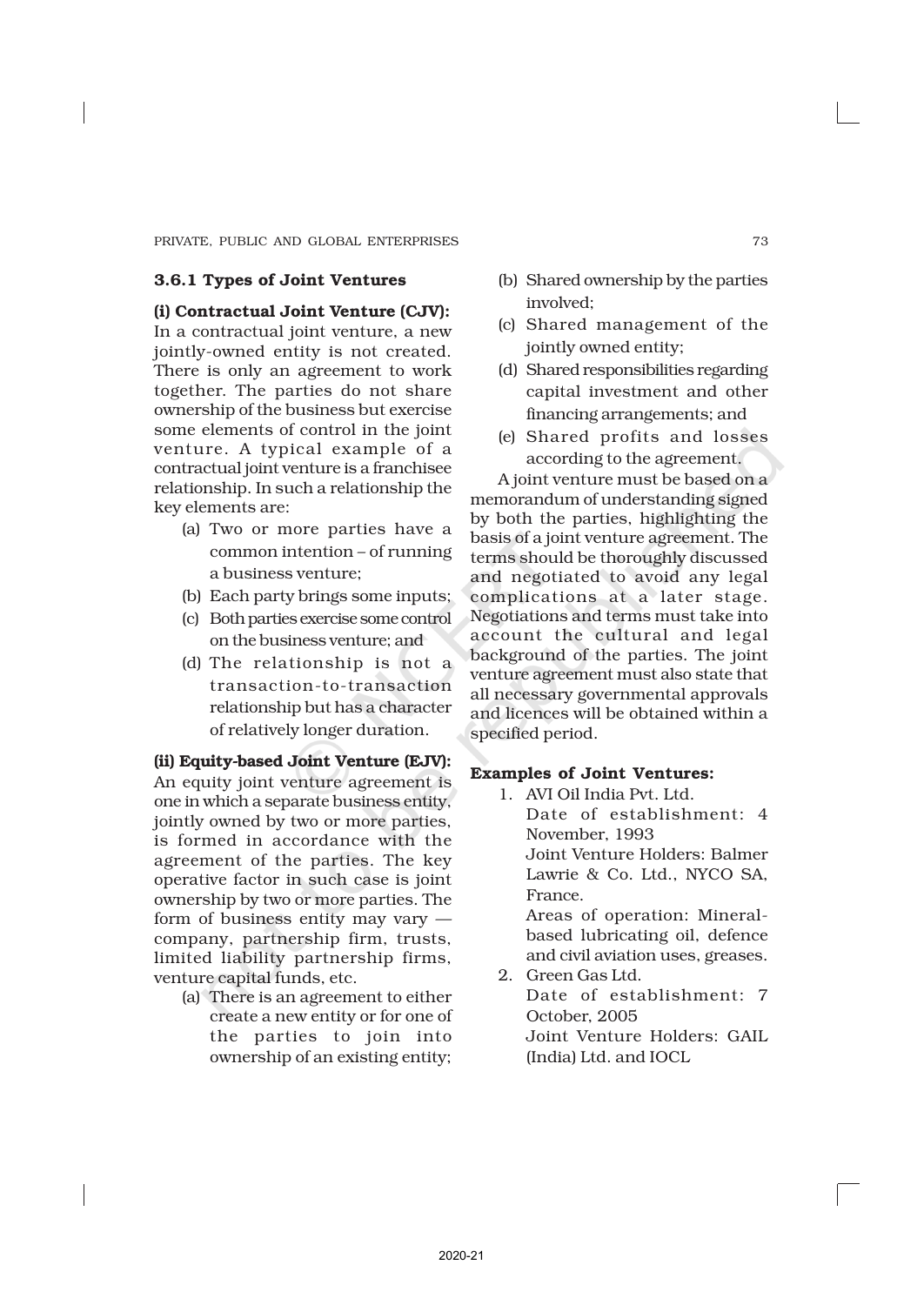Areas of operations: Providing safe and reliable natural gas to customers.

3. Delhi Aviation Fuel Facility Pvt. Ltd.

Date of establishment: 28 March, 2010

Joint Venture Holders: BPCL and DIAL

Areas of operations: Construction, management, maintenance, developing, designing. The company is formed with a joint venture between Delhi International Airport Ltd. and Airport Authority of India with the view of maintenance, designing and modernisation.

#### 3.6.2 Benefits

Business can achieve unexpected gains through joint ventures with a partner. Joint ventures can prove to be extremely beneficial for both parties involved. One party may have strong potential for growth and innovative ideas, but is still likely to benefit from entering into a joint venture because it enhances its capacity, resources and technical expertise. The major benefits of joint ventures are as follows:

(i) Increased resources and capacity: Joining hands with another or teaming up adds to existing resources and capacity enabling the joint venture company to grow and expand more quickly and efficiently. The new business pools in financial and human resources and is able to face market challenges and take advantage of new opportunities.

(ii) Access to new markets and distribution networks: When a business enters into a joint venture with a partner from another country, it opens up a vast growing market. For example, when foreign companies form joint venture companies in India they gain access to the vast Indian market. Their products which have reached saturation point in their home markets can be easily sold in new markets.

They can also take advantage of the established distribution channels i.e., the retail outlets in different local markets. Otherwise, establishing their own retail outlets may prove to be very expensive.

(iii) Access to technology: Technology is a major factor for most businesses to enter into joint ventures. Advanced techniques of production leading to superior quality products saves a lot of time, energy and investment as they do not have to develop their own technology. Technology also adds to efficiency and effectiveness, thus leading to reduction in costs.

(iv) Innovation: The markets are increasingly becoming more demanding in terms of new and innovative products. Joint ventures allow business to come up with something new and creative for the same market. Specially foreign partners can come up with innovative products because of new ideas and technology.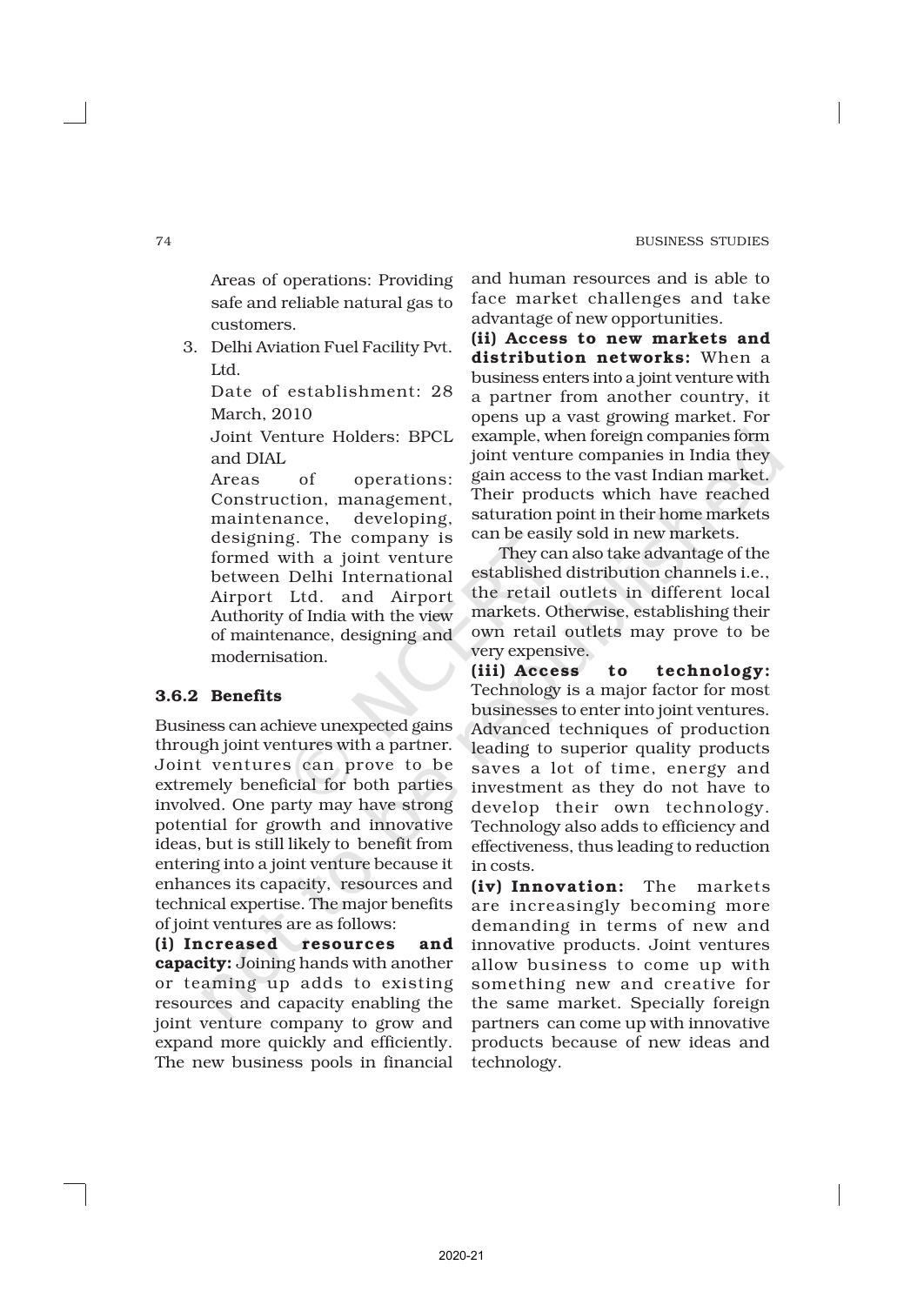(v) Low cost of production: When international corporations invest in India, they benefit immensely due to the lower cost of production. They are able to get quality products for their global requirements. India is becoming an important global source and extremely competitive in many products.

There are many reasons for this, low cost of raw materials and labour, technically qualified workforce; management professionals, excellent manpower in different cadres, like lawyers, chartered accountants, engineers, scientists. The international partner thus, gets the products of required quality and specifications at a much lower cost than what is prevailing in the home country.

(vi) Established brand name: When two businesses enter into a joint venture, one of the parties benefits from the other's goodwill which has already been established in the market. If the joint venture is in India and with an Indian company, the Indian company does not have to spend time or money in developing a brand name for the product or even a distribution system. There is a ready market waiting for the product to be launched. A lot of investment is saved in the process.

#### 3.7 PUBLIC PRIVATE PARTNERSHIP (PPP)

The Public Private Partnership model allocates tasks, obligations and risks among the public and private partners in an optimal manner. The public

partners in PPP are Government entities, i.e., ministries, government departments, municipalities or stateowned enterprises. The private partners can be local or foreign (international) and include businesses or investors with technical or financial expertise relevant to the project. PPP also includes NGOs and/or communitybased organisations who are the stakeholders directly affected by the project. PPP is, therefore, defined as a relationship between public and private entities in the context of infrastructure and other services. Under the PPP model, public sector plays an important role and ensures that the social obligations are fulfilled and sector reforms and public investment are successfully met. The government's contribution to PPP is in the form of capital for investment and transfer of assets that support the partnership in addition to social responsibility, environmental awareness and local knowledge. The private sector's role in the partnership is to make use of its expertise in operations, managing tasks and innovation to run the business efficiently.

Sectors in which PPPs have been completed worldwide include power generation and distribution, water and sanitation, refuse disposal, pipelines, hospitals, school buildings and teaching facilities, stadiums, air traffic control, prisons, railways, roads, billing and other information technology systems, and housing.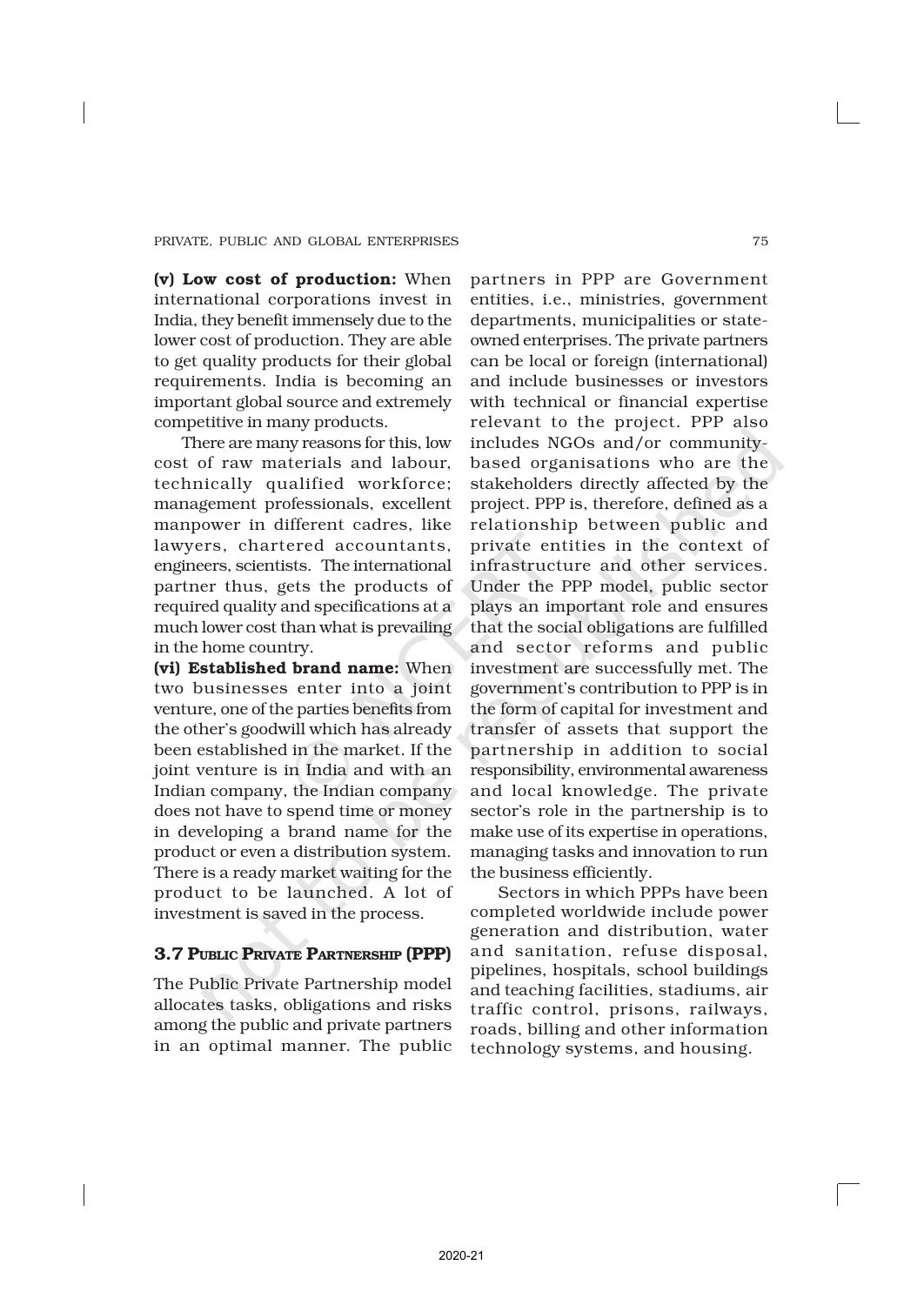# PPP Model

#### Features

- Contract with the private party to design and build public facility.
- Facility is financed and owned by the public sector.
- Key driver is the transfer of design and construction risk.

#### Application

- Suited to capital projects with small operating requirement.
- Suited to capital projects where the public sector wishes to retain the operating responsibility.

#### Strengths

- Transfer of design and construction risk.
- Potential to accelerate project.

#### Weaknesses

- Conflict between parties may arise on environmental considerations
- Does not attract private finance easily.

## Example

• Kundli Manesar Expressway Ltd.: In this 135 km expressway, land has been provided by the government and surface has been laid out by the company.

#### Key Terms

Public sector Departmental undertaking Globalisation Public enterprises Government companies Global enterprises Joint ventures Public accountability Public Private Partnership Privatisation

Statutory corporation Disinvestment Public Sector Undertakings

#### **SUMMARY**

Private sector and public sector: There are all kinds of business organisations — small or large, industrial or trading, privately owned or government owned existing in our country. These organisations affect our daily economic life and therefore, become part of the Indian economy. The Government of India has opted for a mixed economy, where both private and government enterprises are allowed to operate. The economy, therefore, may be classified into two sectors viz., private sector and public sector. The private sector consists of business owned by individuals or a group of individuals. Various forms of organisation are sole proprietorship, partnership, joint Hindu family, cooperative and company. The public sector consists of various organisations owned and managed by the government. These organisations may either be partly or wholly owned by the Central or State government.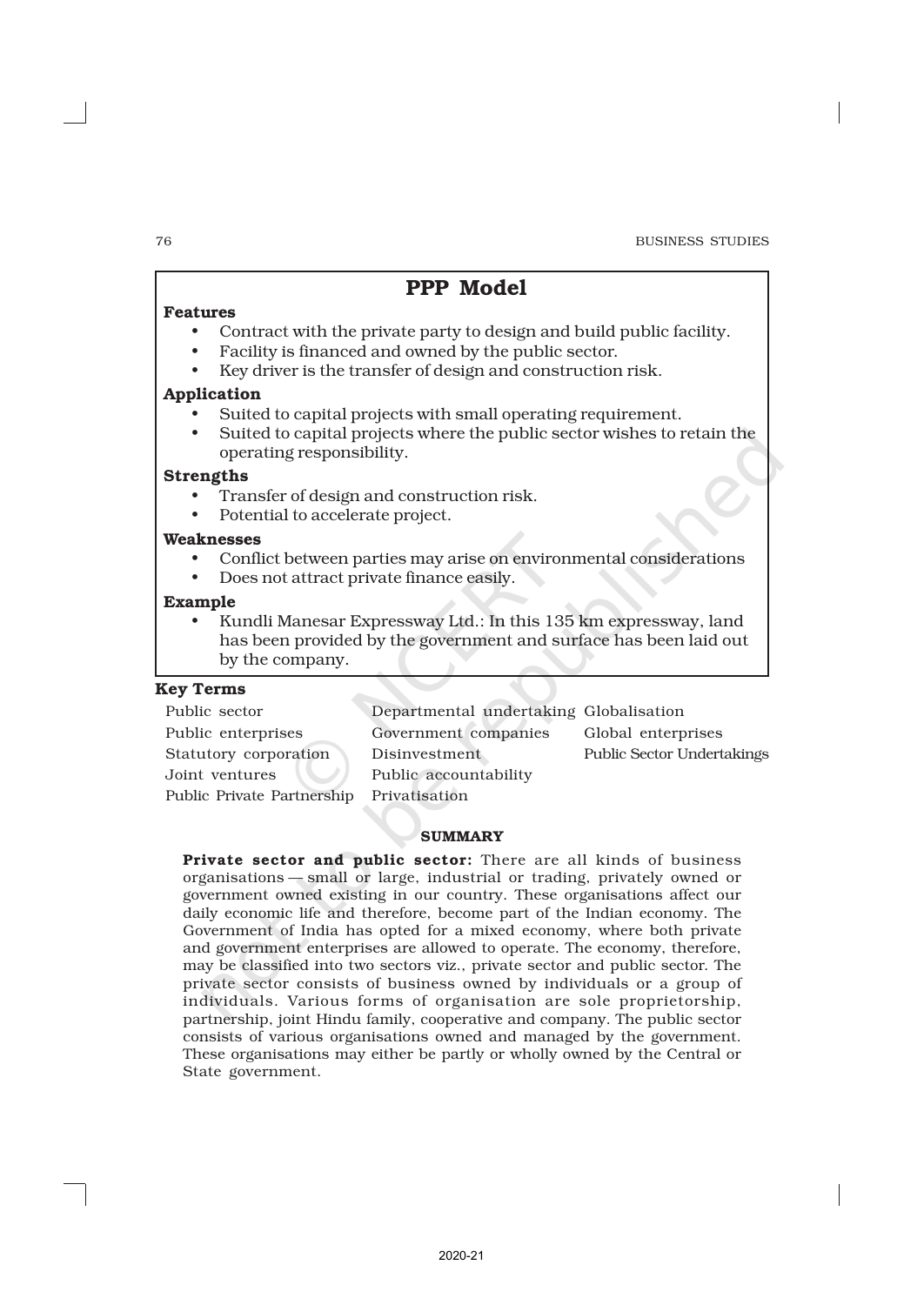Forms of organising public sector enterprises: Government's participation in business and economic sectors of the country needs some kind of organisational framework to function. A public enterprise may take any particular form of organisation depending upon the nature of it's operations and their relationship with the government. The suitability of a particular form of organisation would depend upon its requirements. The forms of organisation which a public enterprise may take are as follows:

- (i) Departmental undertaking
- (ii) Statutory corporation
- (iii) Government company

Departmental undertakings: These enterprises are established as departments of the ministry and are considered part or an extension of the ministry itself. The Government functions through these departments and the activities performed by them are an integral part of the functioning of the government.

Statutory corporations: Statutory corporations are public enterprises brought into existence by a Special Act of the Parliament. The Act defines its powers and functions, rules and regulations governing its employees and its relationship with Government departments. This is a corporate body created by legislature with defined powers and functions and financially independent with a clear control over a specified area or a particular type of commercial activity.

Government company: A Government company means any company in which not less than 51 percent of the paid up capital is held by the central government, or by any state governments or government or partly by central government and partly by one or more state governments and includes a company which is a subsidiary company of such a government company.

Changing role of public sector: At the time of Independence, it was expected that the public sector enterprises would play an important role in achieving certain objectives of the economy either by direct participation in business or by acting as a catalyst. The Indian economy is in a stage of transition. In the post 90's period, the new economic policies emphasised liberalisation, privatisation and globalisation. The role of the public sector was redefined. It was not supposed to play a passive role but to actively participate and compete in the market with other private sector companies in the same industry.

Development of infrastructure: The process of industrialisation cannot be sustained without adequate transportation and communication facilities, fuel and energy, and basic and heavy industries. It is only the government which could mobilise huge capital, coordinate industrial construction and train technicians and workforce.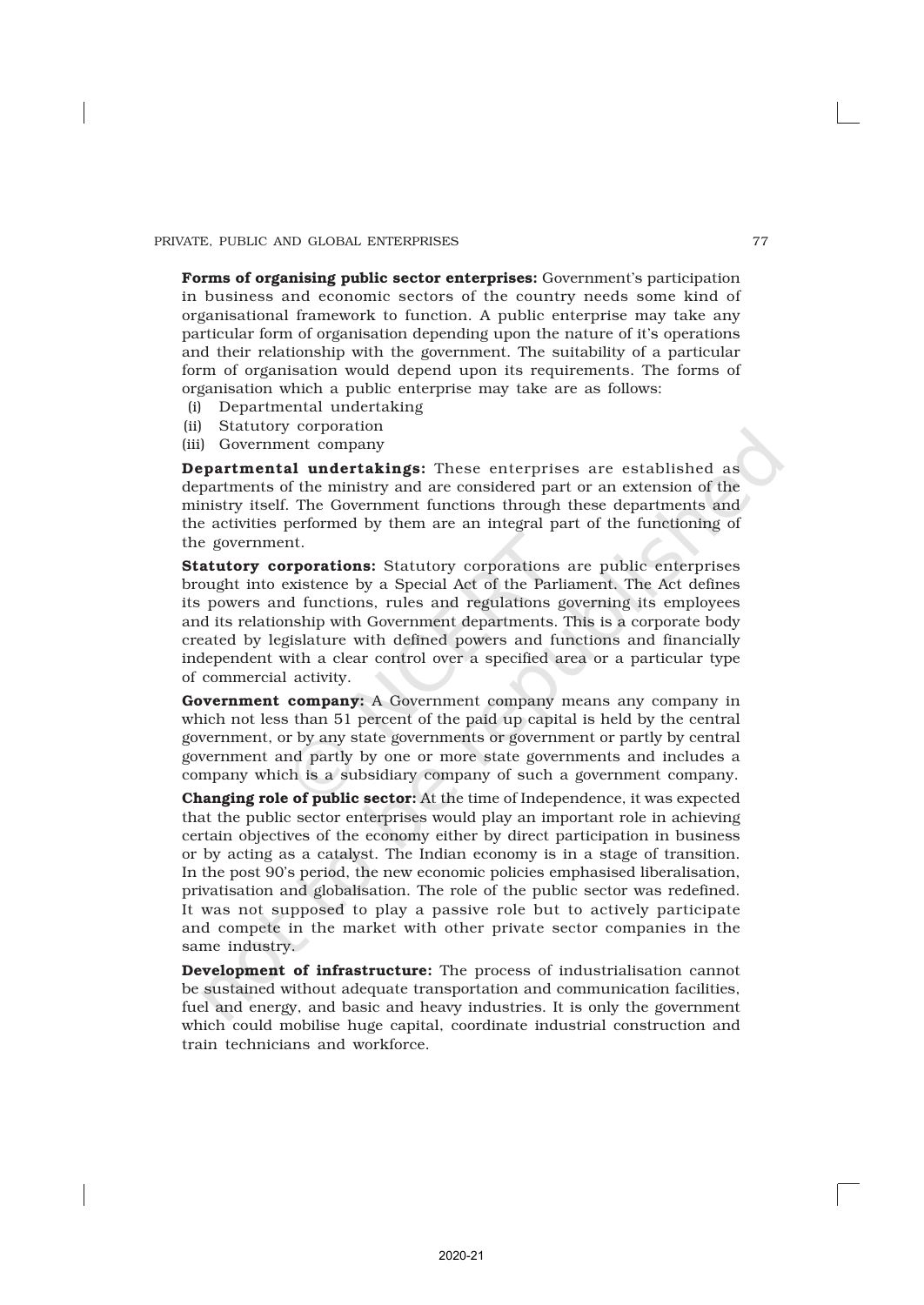Regional balance: The government is responsible for developing all regions and states in a balanced way and removing regional disparties. Development of backward regions so as to ensure a regional balance in the country is one of the major objectives of planned development. Therefore, the government had to locate new enterprises in backward areas and at the same time prevent the mushrooming growth of private sector unit in already advanced areas.

Economies of scale: Where large scale industries are required to be set up with huge capital outlay, the public sector had to step in to take advantage of economies of scale.

Check over concentration of economic power: The public sector acts as a check over the private sector. In the private sector there are very few industrial houses which would be willing to invest in heavy industries with the result that wealth gets concentrated in a few hands and monopolostic practices are encouraged.

Import substitution: During the second and third Five Year Plan period, India was aiming to be self-reliant in many spheres. Public sector companies involved in heavy engineering which would help in import substitution were established.

Government policy towards public sector since 1991. Its main elements are: Restructure and revive potentially viable PSUs, Close down PSUs, which cannot be revived. Bring down governments equity in all non-strategic PSUs to 26 per cent or lower if necessary; and fully protect the interest of workers.

- (a) *Reduction in the number of industries reserved for the public sector from 17 to 8 (and then to 3)*: This meant that the private sector could enter all areas (except 3) and the public sector would have to compete with them.
- (b) *Disinvestment of shares of a select set of public sector enterprises:* Disinvestment involves the sale of the equity shares to the private sector and the public. The objective was to raise resources and encourage wider participation of the general public and workers in the ownership of these enterprises. The government had taken a decision to withdraw from the industrial sector and reduce its equity in all undertakings.
- (c) *Policy regarding sick units to be the same as that for the private sector:* All public sector units were referred to the Board of Industrial and Financial Reconstruction to decide whether a sick unit was to be restructured or closed down.

Memorandum of Understanding: Improvement of performance through a MoU (Memorandum of Understanding) system by which managements are to be granted greater autonomy but held accountable for specified results.

Global enterprises: In the last ten years MNCs have played an important role in the Indian economy. They are characterised by their huge size, large number of products, advanced technology, marketing strategies and network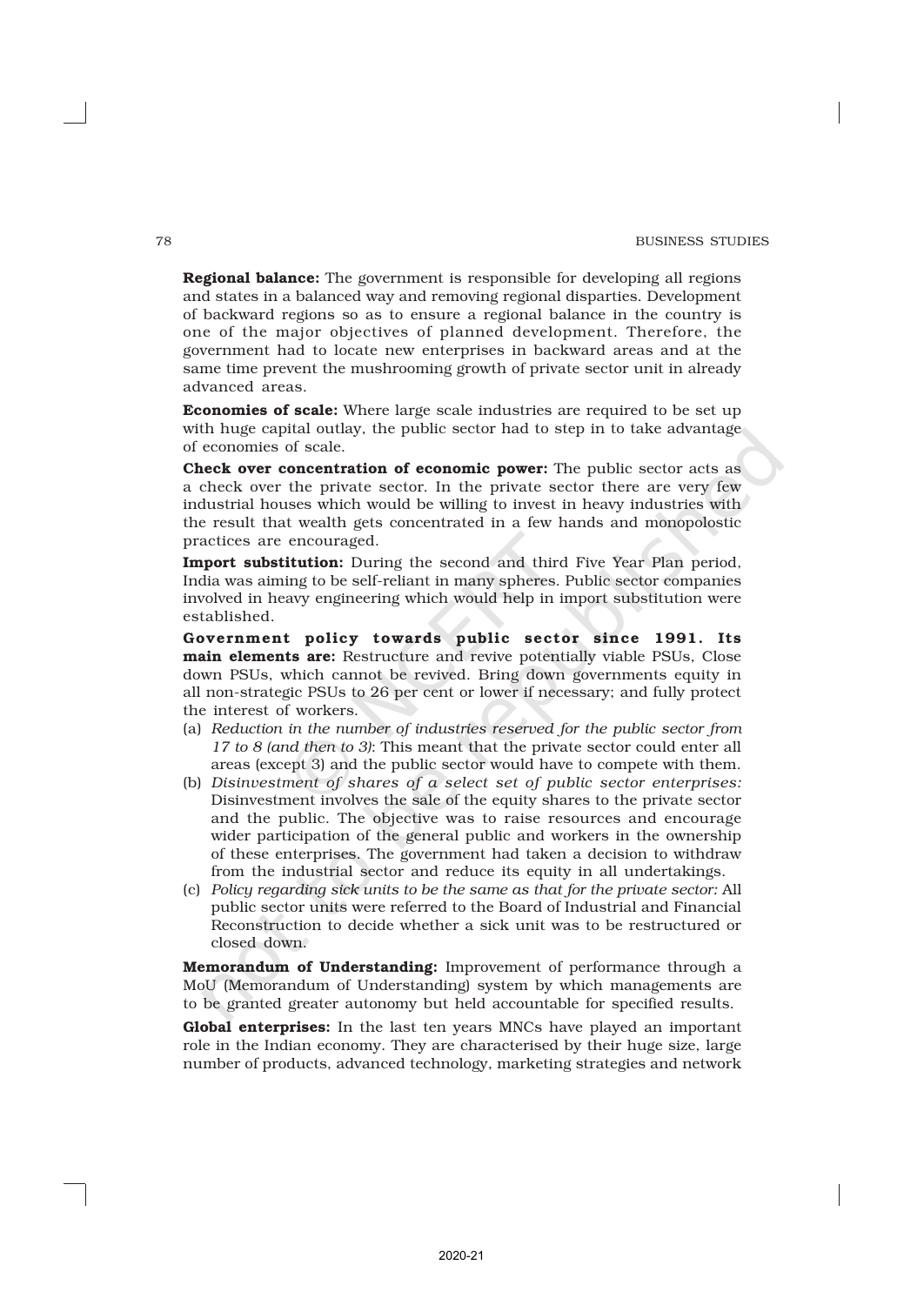of operations all over the world. Global enterprises thus are huge industrial organisations which extend their industrial and marketing operations through a network of their branches in several countries.

Features: These corporations have distinct features which distinguishes them from other private sector companies, public sector companies and public sector enterprises i.e., (i) Huge capital resources, (ii) Foreign collaboration, (iii) Advanced Technology, (iv) Product innovation, (v) Marketing strategies, (vi) Expansion of market territory, (vii) Centralised control.

**Joint ventures:** Joint ventures may mean many things, depending upon the context we are using it in. But in a broader sense, a joint venture is the pooling of resources and expertise by two or more businesses, to achieve a particular goal. The risks and rewards of the business are also shared. The reasons behind the joint venture often include business expansion, development of new products or moving into new markets, particularly in another country.

Benefits: Business can achieve unexpected gains through joint ventures with a partner. The major benefits of joint venture are as follows: (i) Increased resources and capacity (ii) Access to new markets and distribution networks (iii) Access to technology (iv) Innovation (v) Low cost of production (vi) Established brand name.

Public Private Partnership: It is a relationship among public sector and private sector for allocation and completion of development projects.

## **EXERCISES**

#### Short Answer Questions

- 1. Explain the concept of public sector and private sector.
- 2. State the various types of organisations in the private sector.
- 3. What are the different kinds of organisations that come under the public sector?
- 4. List the names of some enterprises under the public sector and classify them.
- 5. Why is the government company form of organisation preferred to other types in the public sector?
- 6. How does the government maintain a regional balance in the country?
- 7. State the meaning of public private partnership.